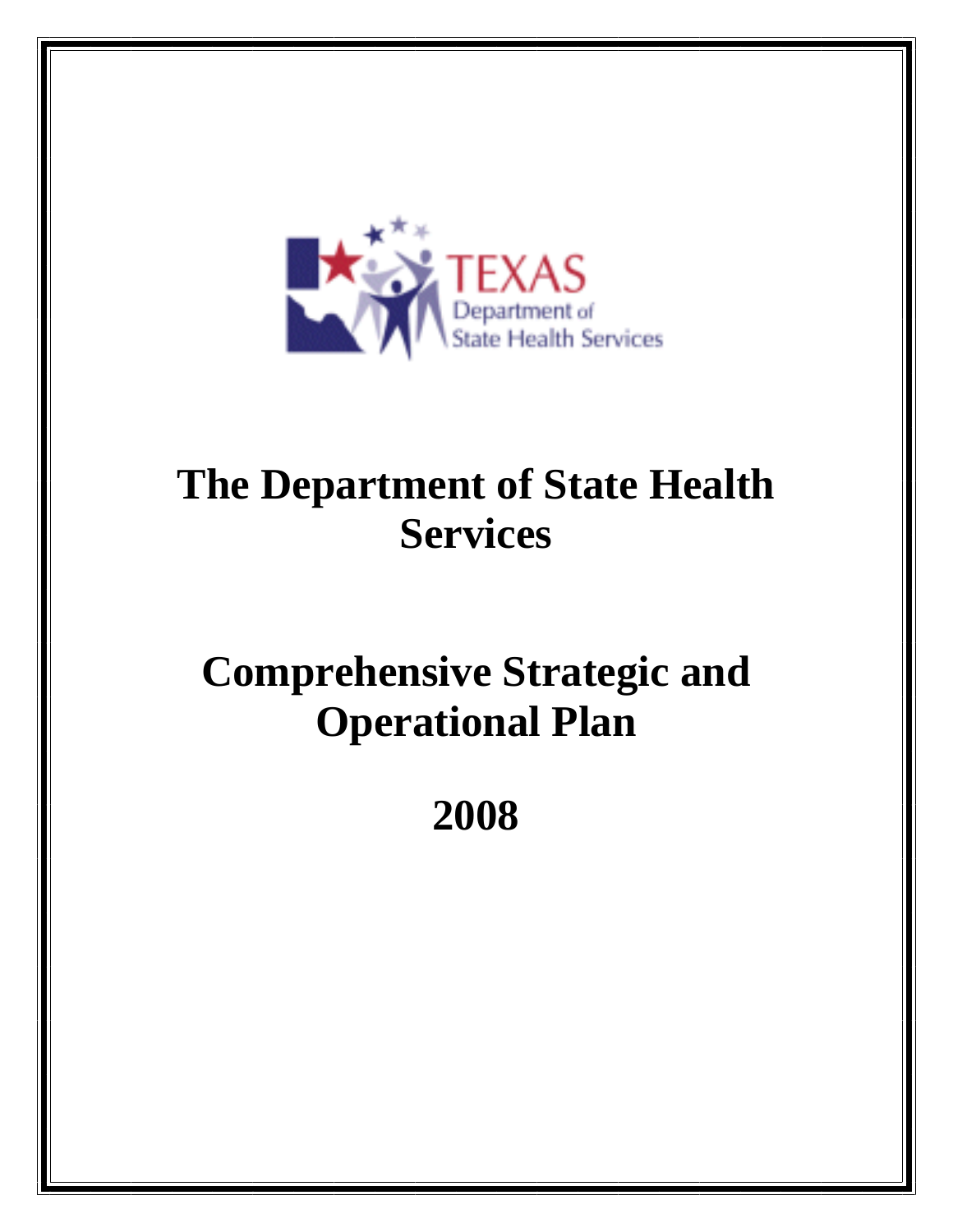| <b>SECTION 1: A BRIEF REVIEW OF THE COMPREHENSIVE STRATEGIC AND</b>                      |  |
|------------------------------------------------------------------------------------------|--|
| Transition of the Charge: from the Texas Department of Health to the Department of State |  |
| <b>SECTION 2: REPORT OF ACCOMPLISHMENTS TOWARD IMPROVING SERVICE</b>                     |  |
| DSHS Strategic and Operational Goals: Establishing a Framework for Agency Management. 4  |  |
|                                                                                          |  |
| A Focus on Integration of Behavioral Health and Public Health Services 14                |  |
| <b>SECTION 3: MOVING FORWARD FOR SERVICE DELIVERY IMPROVEMENT AND</b>                    |  |
|                                                                                          |  |
|                                                                                          |  |
|                                                                                          |  |

# **Table of Contents**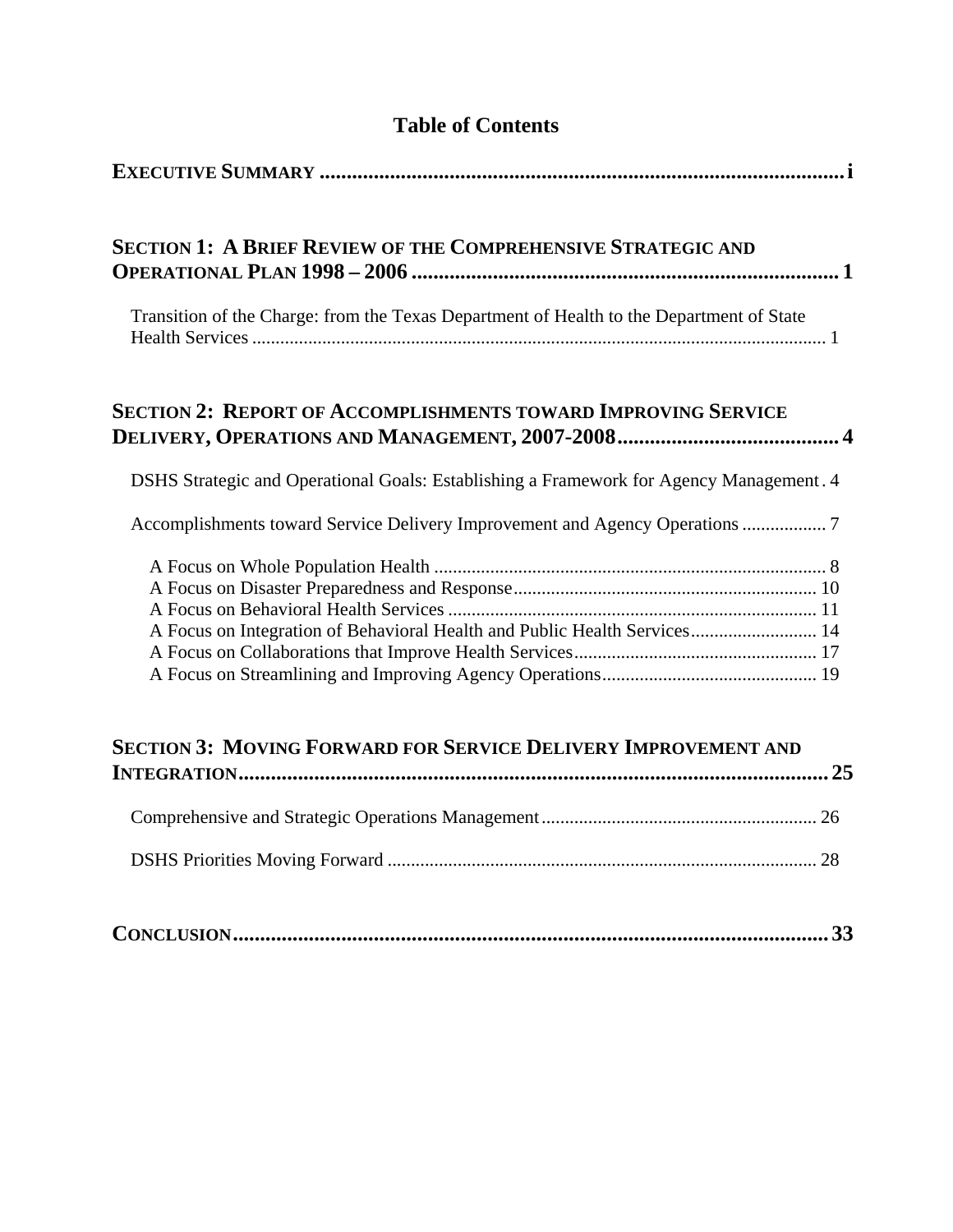#### **EXECUTIVE SUMMARY**

<span id="page-2-0"></span>The 1998 Sunset Review of the Texas Department of Health led to the requirement for a biennial comprehensive strategic and operational plan that would demonstrate how the agency works to integrate department programs and to increase administrative efficiency. This document fulfills that obligation.

In 2003, the Texas Legislature passed House Bill 2292 which resulted in significant differences between the structure of the former Texas Department of Health and the current Department of State Health Services (DSHS). The agency's focus on public health and behavioral health provides DSHS with a broad range of responsibilities and opportunities to promote the health and well-being of Texans. These responsibilities include coordinating a state-wide network of services available through DSHS and its partners, ranging from whole population services to individual care. These include

- o detection and prevention of infectious and chronic diseases,
- o protection of the population through regulation of health professionals and products,
- o health promotion, health education, and wellness programs,
- o contracting for individual health care services for eligible individuals,
- o substance abuse treatment and prevention,
- o clinical mental health services through local mental health providers, and
- o inpatient hospitalization for people with serious mental illness or certain infectious diseases.

In 2007, DSHS executive leadership established strategic and operational goals to fulfill the agency's mission of *Improving Health and Well-being in Texas*, and toward the vision of *A Healthy Texas.* Using these goals as framework, DSHS executives established a priority initiative management system that provides for strategic prioritization and management of agency resources.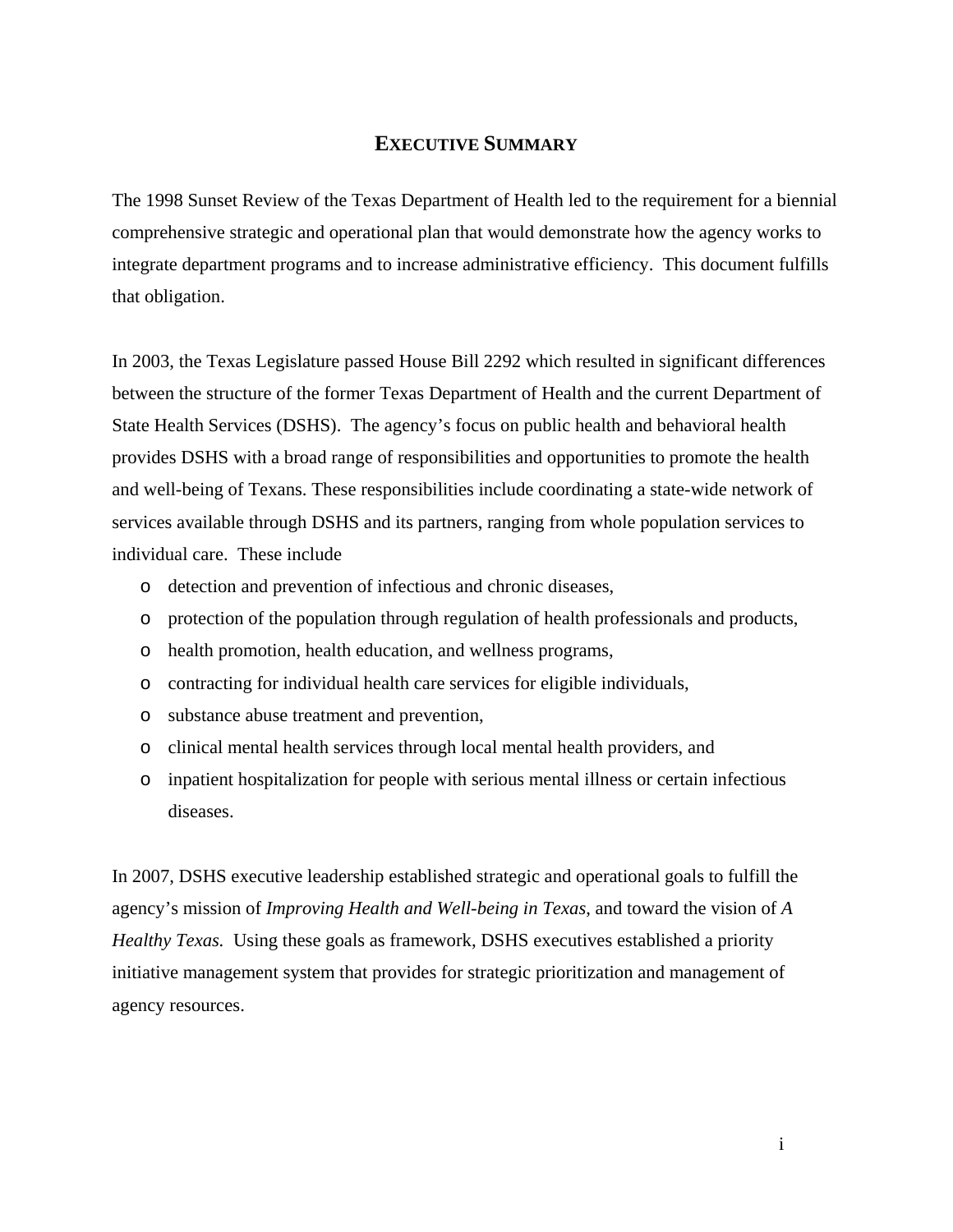|    | <b>DSHS Strategic and Operational Goals</b>                                               |
|----|-------------------------------------------------------------------------------------------|
|    | 1. Prevent and Prepare for Health Threats                                                 |
|    | DSHS will protect and promote the public's health by decreasing health threats and        |
|    | sources of disease.                                                                       |
|    | 2. Build Capacity for Improving Community Health                                          |
|    | DSHS will improve the health of children, women, families, and individuals, and           |
|    | enhance the capacity of communities to deliver health care services.                      |
|    | 3. Promote Recovery for Persons with Infectious Diseases and Mental Illness               |
|    | DSHS will promote the recovery of persons who require specialized treatment,              |
|    | including treatment for substance abuse, mental illness, and infectious disease.          |
|    | 4. Protect Consumers                                                                      |
|    | DSHS will achieve a maximum level of compliance by the regulated community to             |
|    | protect public health and safety.                                                         |
|    | 5. Develop and Expand Integrated Services                                                 |
|    | DSHS will promote the integration of primary and behavioral health services in Texas.     |
| 6. | Streamline Administrative Systems                                                         |
|    | DSHS will shift leadership and administrative practices to support increasingly effective |
|    | and efficient agency operations.                                                          |
| 7. | Maintain and Enhance DSHS Assets and Technology                                           |
|    | DSHS will maintain and enhance its physical and technological infrastructure.             |
|    | 8. Nurture a Unified Workplace Culture                                                    |
|    | DSHS will create a unified culture and other workplace improvements that improve          |
|    | employee health, well-being, and productivity.                                            |
|    | 9. Expand the Effective Use of Health Information                                         |
|    | DSHS will support efforts to improve the quality of health data and the sharing of        |
|    | health information.                                                                       |
|    | 10. Build and Sustain Effective Partnerships                                              |
|    | DSHS will work collaboratively with partners through shared leadership to create and      |
|    | achieve shared goals for improving health and well-being in Texas.                        |
|    |                                                                                           |

With the priority initiative management system, DSHS carries out a predictable process that is set up to accommodate the dynamic environment in which the agency operates. The priority initiative management system serves as a framework that allows DSHS executive leadership and managers to be guided by leadership principles and shared agency priorities as they conduct and improve agency program and business operations.

Working within this framework, DSHS continues to make progress toward integrating department programs and increasing administrative efficiency. Section Two of this document provides an articulation of the agency's achievements with a focus on:

- whole population health,
- disaster preparedness and response,
- behavioral health services,
- integration of behavioral health and public health services,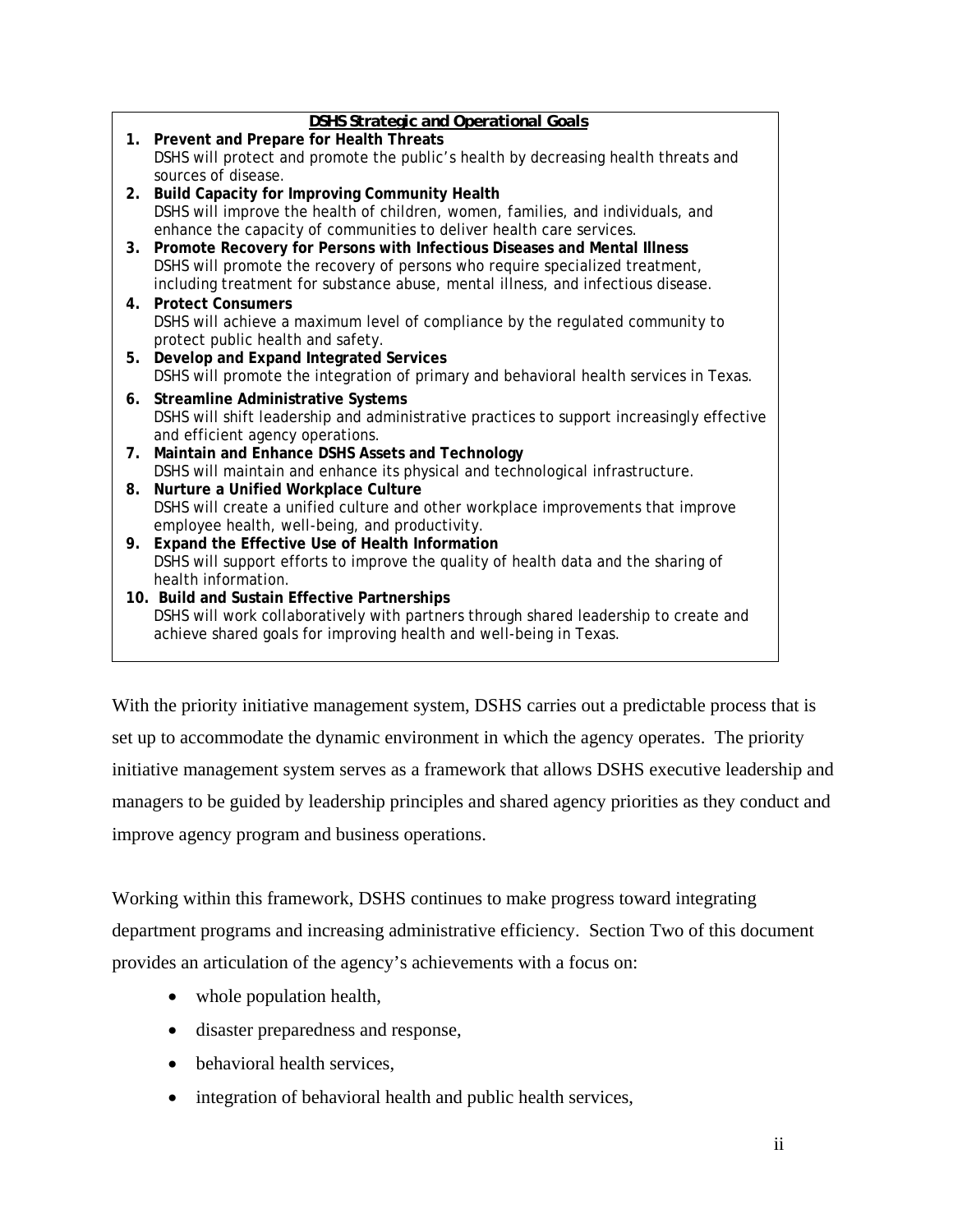- collaborations that improve health services, and
- streamlining and improving agency operations.

As DSHS approaches the beginning of the 81<sup>st</sup> Legislative Session, the agency continues to strive to provide high-quality services, to find ways to improve service delivery and agency operations, and to integrate program operations where appropriate. DSHS remains committed to using its tools and resources to identify and maximize the opportunities to improve and integrate services in order to improve health and well-being in Texas. Recognizing partnership as key to succeeding in this mission, DSHS will continue to build and sustain effective partnerships with stakeholders across the state, nation, and international borders.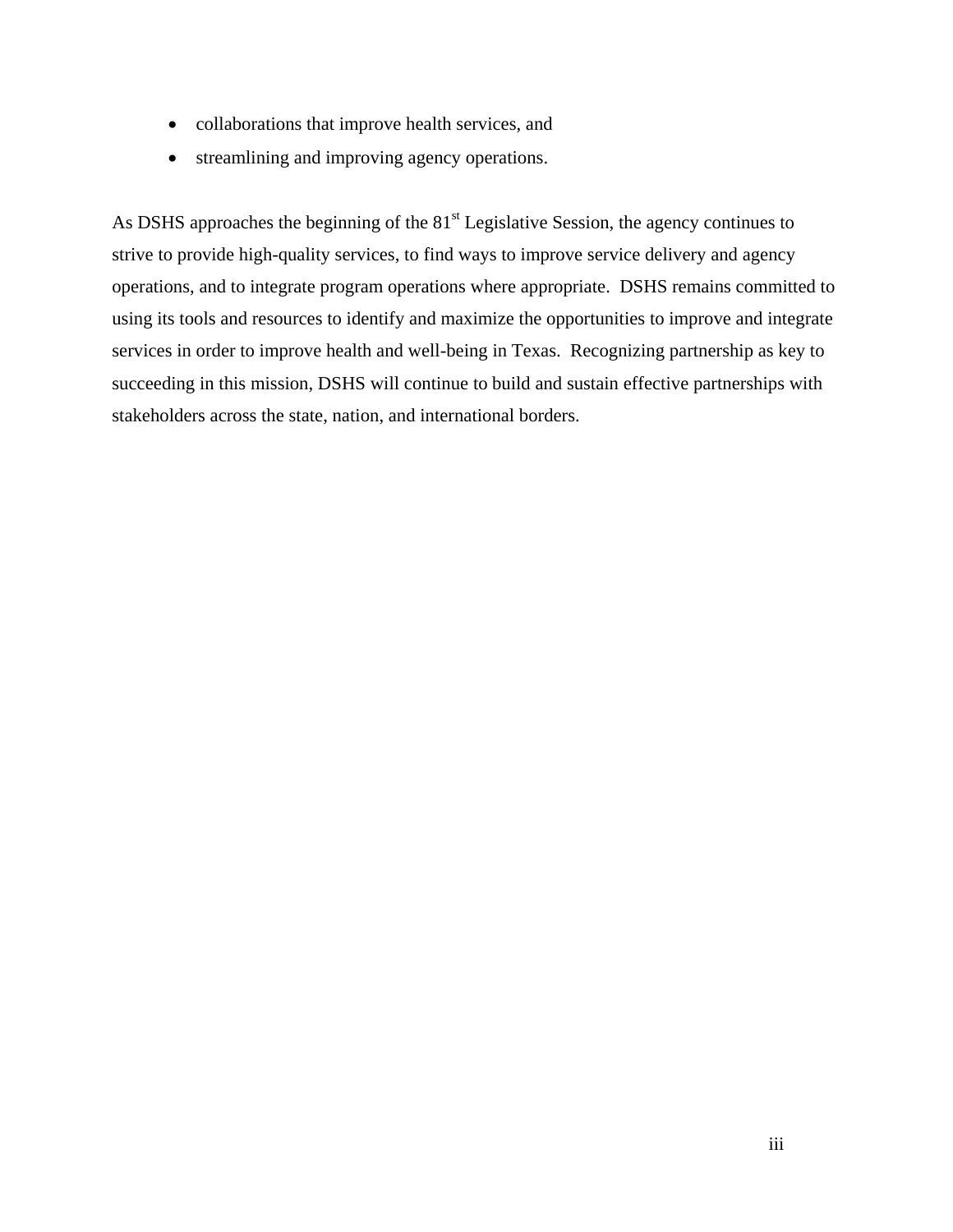### <span id="page-5-0"></span>**SECTION 1: A BRIEF REVIEW OF THE COMPREHENSIVE STRATEGIC AND OPERATIONAL PLAN 1998 – 2006**

The Texas Department of Health (TDH) underwent Sunset Review in 1998. The TDH Sunset Bill (HB 2085,  $76<sup>th</sup>$  Legislature, 1999) required the Texas Board of Health to produce a "comprehensive strategic and operational plan" every two years. The essence of that requirement is defined in the legislation:

*"A detailed analysis of how to integrate or continue to integrate department programs … to minimize duplication of effort, increase administrative efficiency, simplify access to department programs, and more efficiently meet the health needs of this state."(Texas Health and Safety Code Sec 11.0045)* 

In 2000, TDH produced the first *Comprehensive Strategic and Operational Plan: Blueprint for Public Health Improvement*, which addressed several self-assessment mandates and defined the first set of Targets for Improvement. In 2002, TDH published the *Public Health Improvement Plan (PHIP): a Comprehensive Strategic and Operational Plan*, which established the Texas State Strategic Health Partnership as a means to work with partners across the state to improve the public's health and identified the administrative/systems improvement needs at TDH at the time.

## *Transition of the Charge: from the Texas Department of Health to the Department of State Health Services*

In May of 2003, the  $78<sup>th</sup>$  Texas Legislature passed House Bill 2292, which required the implementation of profound changes and created new opportunities for how the business of public health was to be conducted within the state agency. Several key differences between the structure of the former Texas Department of Health, for which the 2000 and 2002 public health improvement plans were published, and the new Department of State Health Services included: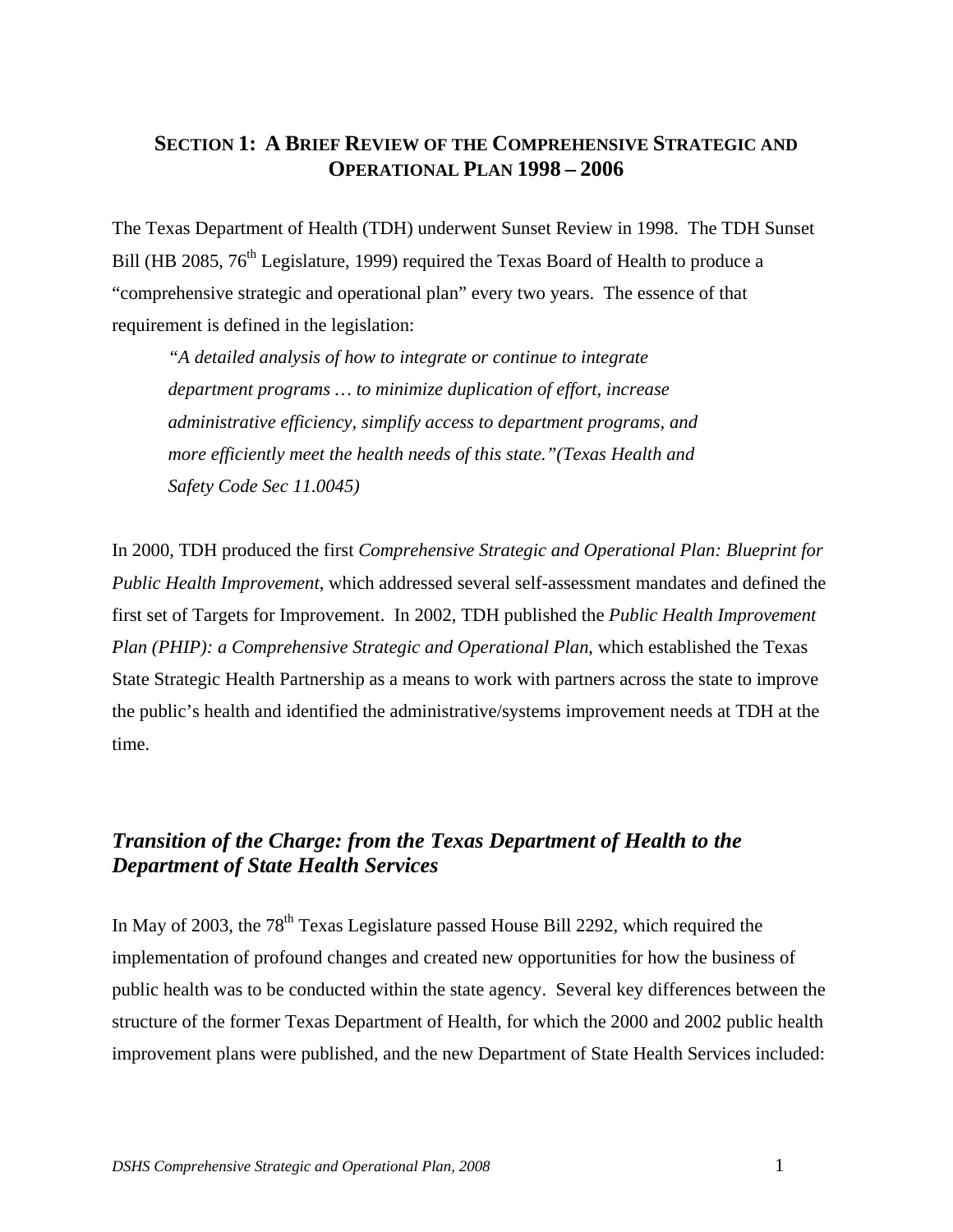- Incorporating in the new Department of State Health Services the program service powers, duties, functions, and activities of the Texas Department of Health, Texas Commission on Alcohol and Drug Abuse; Texas Health Care Information Council; and the mental health areas of the Texas Department of Mental Health and Mental Retardation;
- Transferring rulemaking authority and agency governance to the Executive Commissioner of the Health and Human Services Commission (HHSC);
- Consolidating administrative functions and program support functions under the authority of HHSC; and,
- Creating the State Health Services Advisory Council which serves a key role in providing a public forum for stakeholder input and makes recommendations regarding agency rules and policies.

The Department of State Health Services began operations on September 1, 2004, thus integrating several state health-related agencies' operations and services (i.e., mental health, public health, substance abuse, and healthcare information) beyond the degree and scope outlined for TDH in the  $76<sup>th</sup>$  Texas Legislature's Sunset Bill (HB 2085). In 2004, just prior to the first day of DSHS operations, TDH produced an update of the PHIP that documented the activities of the Strategic Health Partnership and progress toward the Targets for Improvement established in the previous PHIP. The 2004 PHIP also set the stage for transition of the HB 2085 charge to DSHS by articulating the impact of the new organizational and leadership structure.

Improving and integrating service delivery was a central tenet of HB 2292, just as it had been for HB 2085 four years earlier. The phases of consolidation established by the passage of HB 2292 created a long-term process for the transformation of business practices in DSHS and the Health and Human Services Enterprise. Since its first days in operation, DSHS has worked to streamline and improve service delivery systems within its control to better improve health for the whole person (sound mind, sound body, and sound environment).

In September 2006, DSHS submitted a *Public Health Improvement Plan* that transitioned coordination of the Strategic Health Partnership to the Texas Health Institute, a non-profit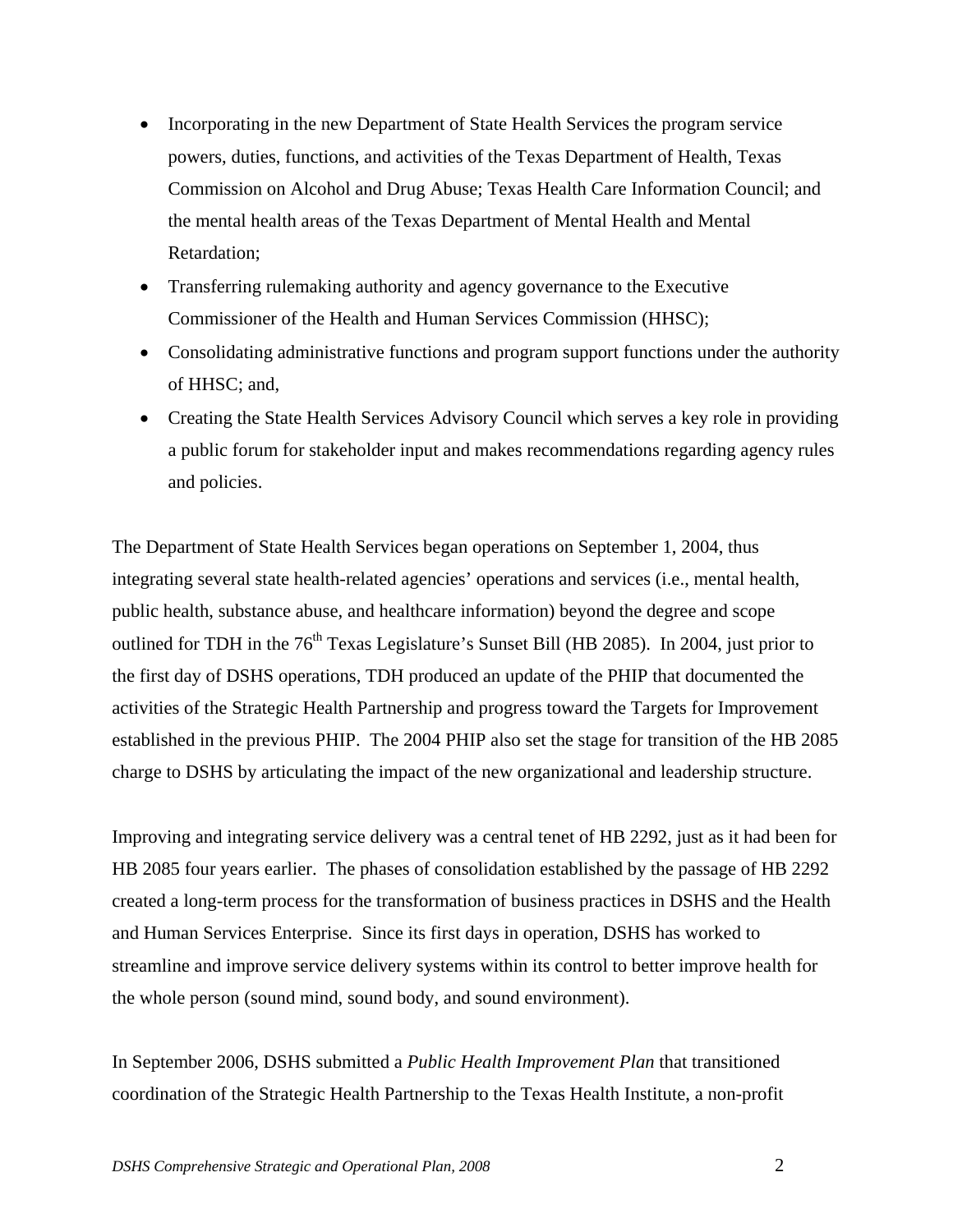partner that was active in convening stakeholder forums and consensus processes during the genesis of the Partnership. The 2006 PHIP identified new strategic priorities to continue implementation of the new organizational structure and further advance the improvement of health of the whole person through integration-focused strategies.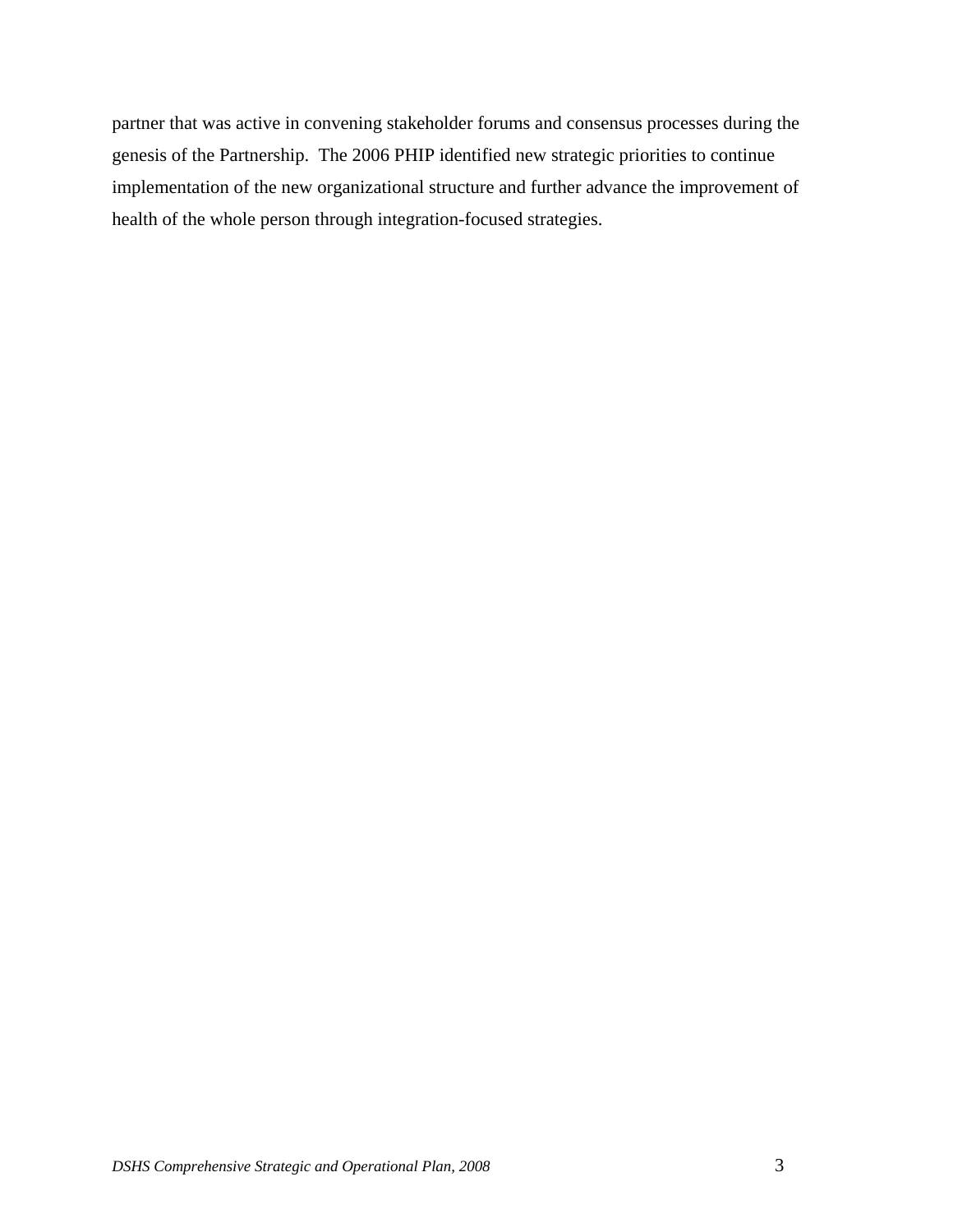## <span id="page-8-0"></span>**SECTION 2: REPORT OF ACCOMPLISHMENTS TOWARD IMPROVING SERVICE DELIVERY, OPERATIONS AND MANAGEMENT, 2007-2008**

## *DSHS Strategic and Operational Goals: Establishing a Framework for Agency Management*

In January of 2007, DSHS began operations with a new executive leadership structure and a new Commissioner. The new executive leadership established ten strategic and operational goals to fulfill the agency's mission of *Improving Health and Well-being in Texas*, and toward the vision of *A Healthy Texas.* These goal statements are used in the ongoing management and oversight of DSHS operations. The first five primarily reflect programmatic/service delivery goals and the last five reflect administrative/systems goals.

## *DSHS Strategic and Operational Goals*

- **1. Prevent and Prepare for Health Threats**  DSHS will protect and promote the public's health by decreasing health threats and sources of disease.
- **2. Build Capacity for Improving Community Health**  DSHS will improve the health of children, women, families, and individuals, and enhance the capacity of communities to deliver health care services.
- **3. Promote Recovery for Persons with Infectious Diseases and Mental Illness**  DSHS will promote the recovery of persons who require specialized treatment, including treatment for substance abuse, mental illness, and infectious disease.
- **4. Protect Consumers**

DSHS will achieve a maximum level of compliance by the regulated community to protect public health and safety.

# **5. Develop and Expand Integrated Services**  DSHS will promote the integration of primary and behavioral health services in Texas.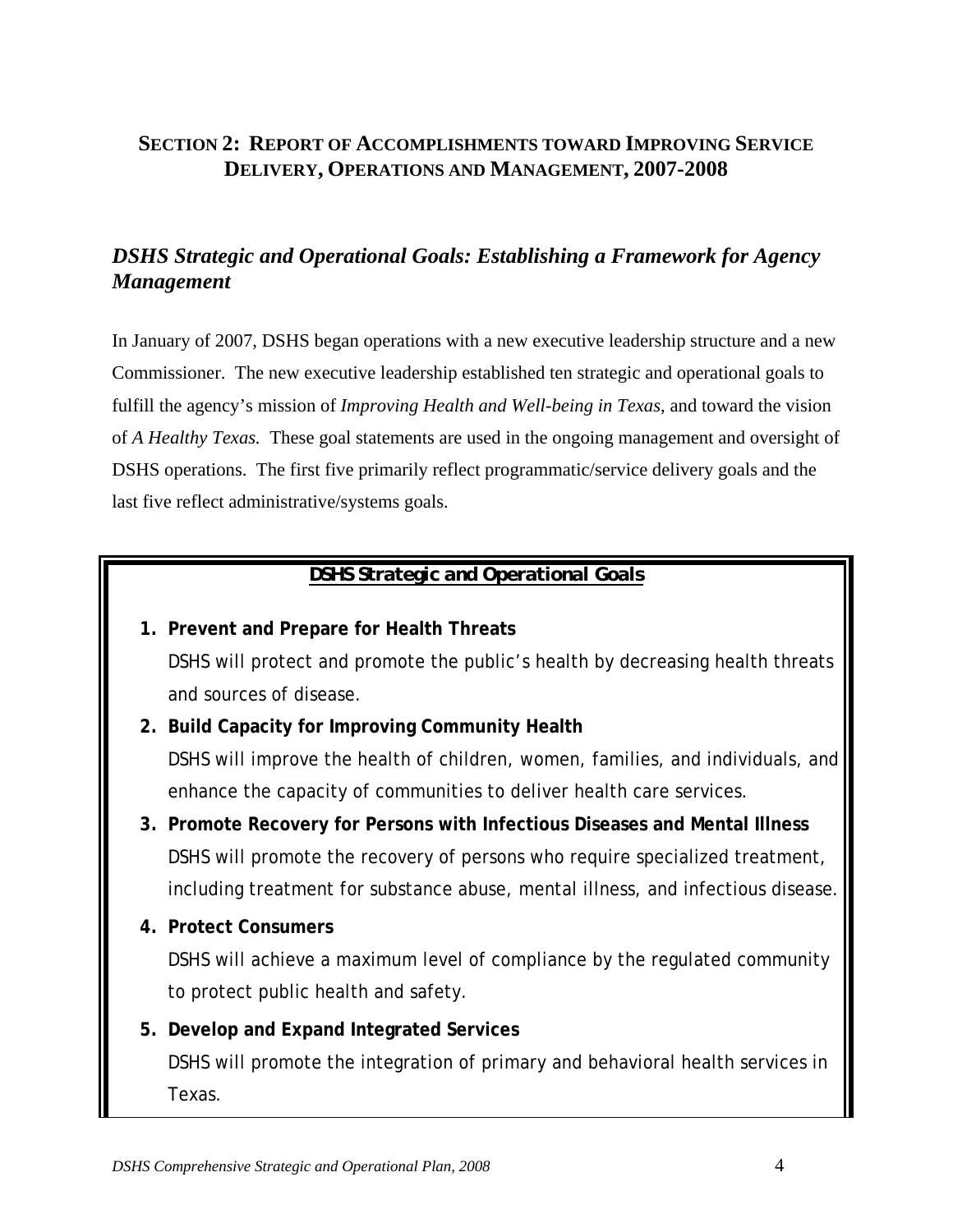## *DSHS Strategic and Operational Goals (continued)*

**6. Streamline Administrative Systems**  DSHS will shift leadership and administrative practices to support increasingly effective and efficient agency operations. **7. Maintain and Enhance DSHS Assets and Technology**  DSHS will maintain and enhance its physical and technological infrastructure. **8. Nurture a Unified Workplace Culture**  DSHS will create a unified culture and other workplace improvements that improve employee health, well-being, and productivity. **9. Expand the Effective Use of Health Information**  DSHS will support efforts to improve the quality of health data and the sharing of health information. **10. Build and Sustain Effective Partnerships**  DSHS will work collaboratively with partners through shared leadership to create and achieve shared goals for improving health and well-being in Texas.

Comprehensive in scope, these goals established a framework for the strategic prioritization and management of agency resources, ongoing agency operations, and new or emerging issues and initiatives. These goals gave structure to a framework to manage operations, but DSHS executives also needed comprehensive tracking and accountability mechanisms that allow them to maintain situational awareness of the agency's priorities and make decisions based on shared leadership principles.

In June of 2007, following the  $80<sup>th</sup>$  Legislative Session, DSHS created a project inventory with more than 150 projects or initiatives. The inventory included new or ongoing legislative mandates as well as other program and stakeholder-identified priorities and opportunities. The Commissioner and his executive management team then assessed the projects according to a number of criteria (e.g., level of risk, costs, visibility) and categorized the projects into priority levels, or tiers. The result was a prioritized listing of the agency's numerous initiatives and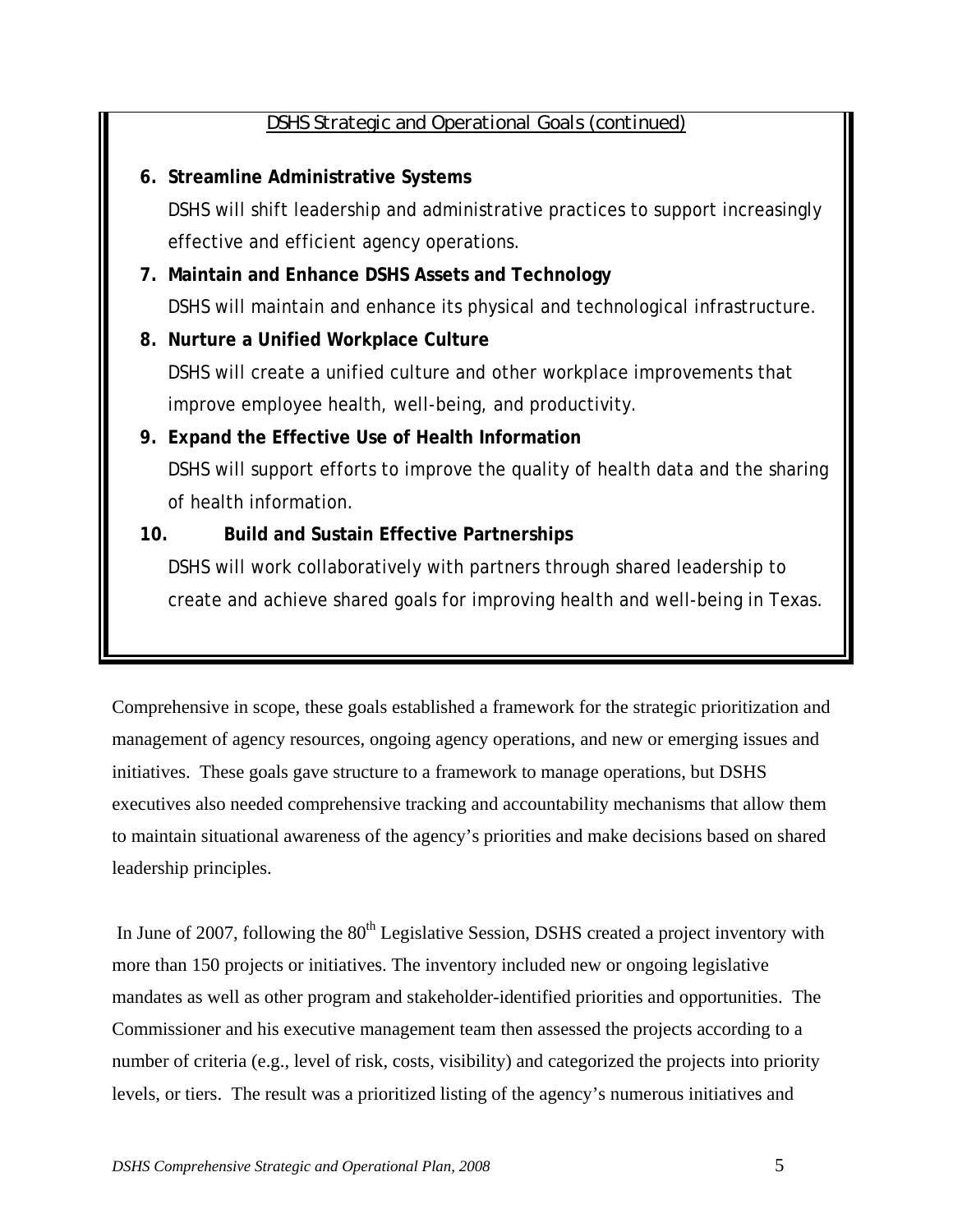projects for the agency as a whole, not for specific divisions. In order to ensure the success of and monitor these priority initiatives, the commissioner's office then moved to establish a priority initiative management system.

 The consistent monitoring, reporting, and cross-agency communication that occurs around those priority initiatives would become critical elements in the success of the priority initiative

management system. The team of DSHS executives created a predictable schedule and venue for review and discussion of priority initiatives which served as a tracking and accountability mechanism that allows them to continuously deliberate and make decisions about the agency's priority initiatives. The consistency of the review by all members of the executive team ensures that changing circumstances are accounted for and that the agency's resources are dedicated to the most mission-critical needs in the State of Texas. In this

DSHS has implemented a systematic approach to managing critical duties by

- comprehensively scanning legislative requirements, service delivery imperatives, and opportunities for improvement;
- creating alignment around common priorities;
- increasing accountability, coordination, and clarity of decision-making; and
- promoting the principles of integration and improving organizational effectiveness.

system, the executive leadership could work together in a cross-division approach to both identify and review the emerging issues and to re-balance priorities as circumstances demand or allow. Decisions regarding the programmatic priorities in one division could be made in consultation with leadership from other divisions' leadership, particularly to ensure that any impact or opportunities are addressed before final decisions are made.

This priority initiative management system was developed in part to ensure that ongoing priorities are not lost when new priorities emerge, that risks are mitigated when possible and managed when necessary, that initiatives are brought to completion with intended results, and that opportunities for a more integrated approach to service delivery are identified and implemented when advantageous to service delivery improvement. The result is a system of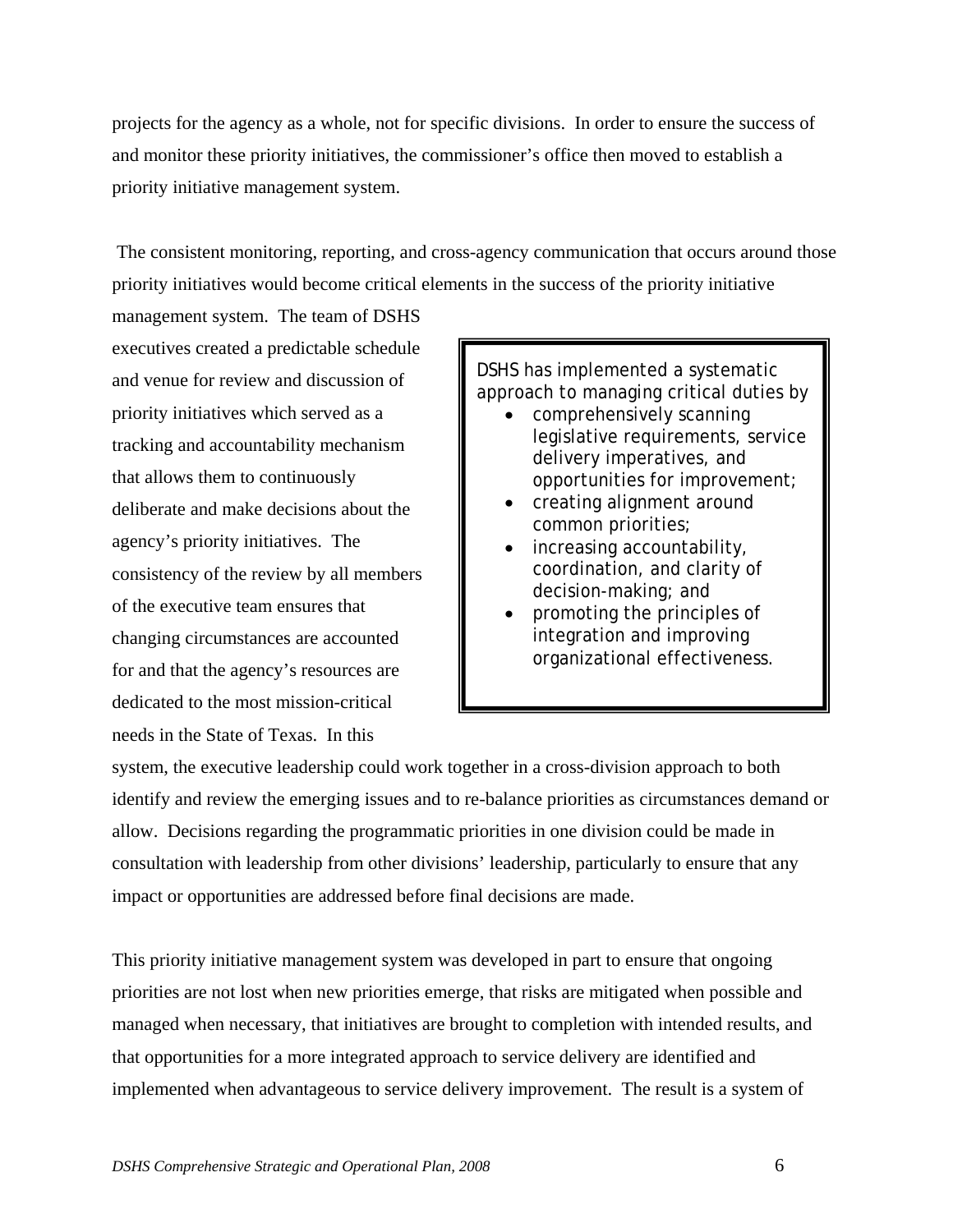<span id="page-11-0"></span>oversight and accountability that ensures sustained and directed action within DSHS on opportunities for service improvement and integration.

#### *Accomplishments toward Service Delivery Improvement and Agency Operations*

In the past two years, DSHS has not only established a systematic, dynamic system for managing priority initiatives and ongoing agency operations, but it has also achieved a great deal toward the program and service delivery improvement and systems change for operations and management. The following section presents recent initiatives that illustrate the agency's ongoing progress, corresponding to the DSHS Strategic and Operational Goals established in 2007.

# **DSHS Strategic and Operational Goals**

- 1. Prevent and Prepare for Health **Threats**
- 2. Build Capacity for Improving Community Health
- 3. Promote Recovery for Persons with Infectious diseases and Mental Illness (who are served through DSHS hospital functions)
- 4. Protect Consumers
- 5. Develop and Expand Integrated Services

As a group, the first five of DSHS' strategic and operational goals collectively aim to improve health and well-being in Texas through the public health and behavioral health services provided through DSHS. While some of the services and duties that accomplish these goals are primarily or wholly the responsibility of DSHS, the work to improve health and wellbeing depends on a broad system of diverse public and private sector entities and stakeholders. The initiatives described below represent service delivery improvement and integration accomplishments within DSHS or in concert with public and private sector partners.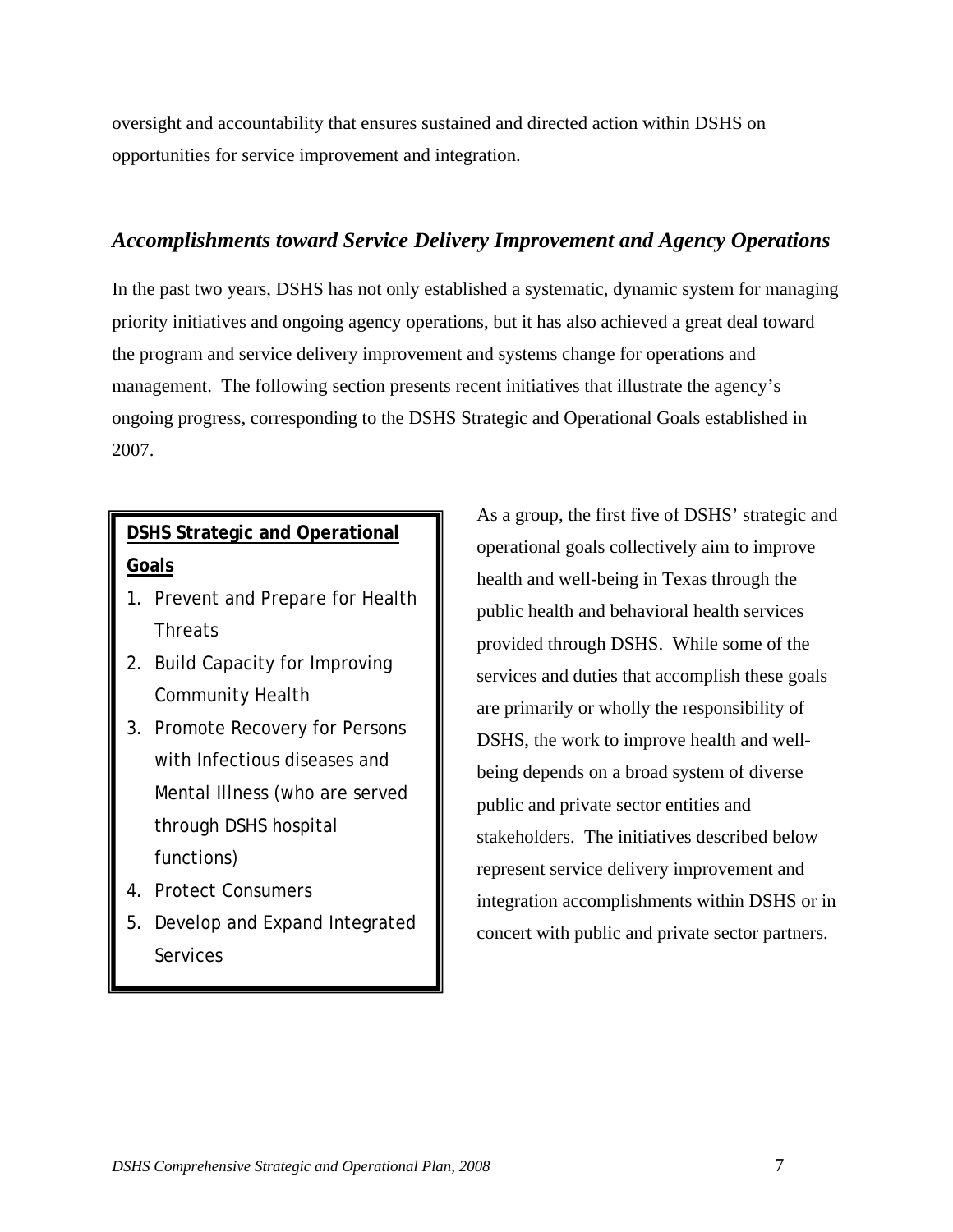#### **A Focus on Whole Population Health**

<span id="page-12-0"></span>As the State's public health authority, DSHS has responsibilities to both administer programs and serve as a leader to convene and coordinate activities that will improve health and well-being in the whole population of Texas. The leading causes of death in Texas are cancers, cardiovascular and cardiopulmonary diseases, and diabetes-related conditions, all of which are directly associated with overweight and obesity. The burden of disease that obesity brings to the state represents peril to both health and financial well-being. To address this critical health risk, DSHS has initiated or participated in several activities to coordinate efforts to address the growing problem of obesity in Texas.

- Responsive to SB 556 (80<sup>th</sup> Texas Legislature), **DSHS works with Texas Education Agency and the Texas Department of Agriculture on the Interagency Obesity Council**. The Council works with private sector partners to investigate potential tax incentives for employers that provide obesity-prevention, and prepares recommendation to the legislature on childhood obesity and on future goals for each agency's obesity prevention programs.
- **DSHS participates on the steering committee of the Live Smart Texas collaborative**, which provides coordinated response to funding opportunities for research and programs. The partners in the collaborative, the University of Texas School of Public Health, the Dell Center for Healthy Living, and Texas A&M School of Rural Public Health, successfully competed for funding from the Robert Wood Johnson Foundation to conduct research on obesity prevention policy and implementation. The collaborative has adopted the "Strategic Plan for the Prevention of Obesity in Texas" which was developed by DSHS with existing partnerships and coalitions, as the framework for its future initiatives.
- **DSHS assisted the Governor's Advisory Council on Physical Fitness in the development and award of Mayor's Fitness Councils Grants** with 10 mayors' offices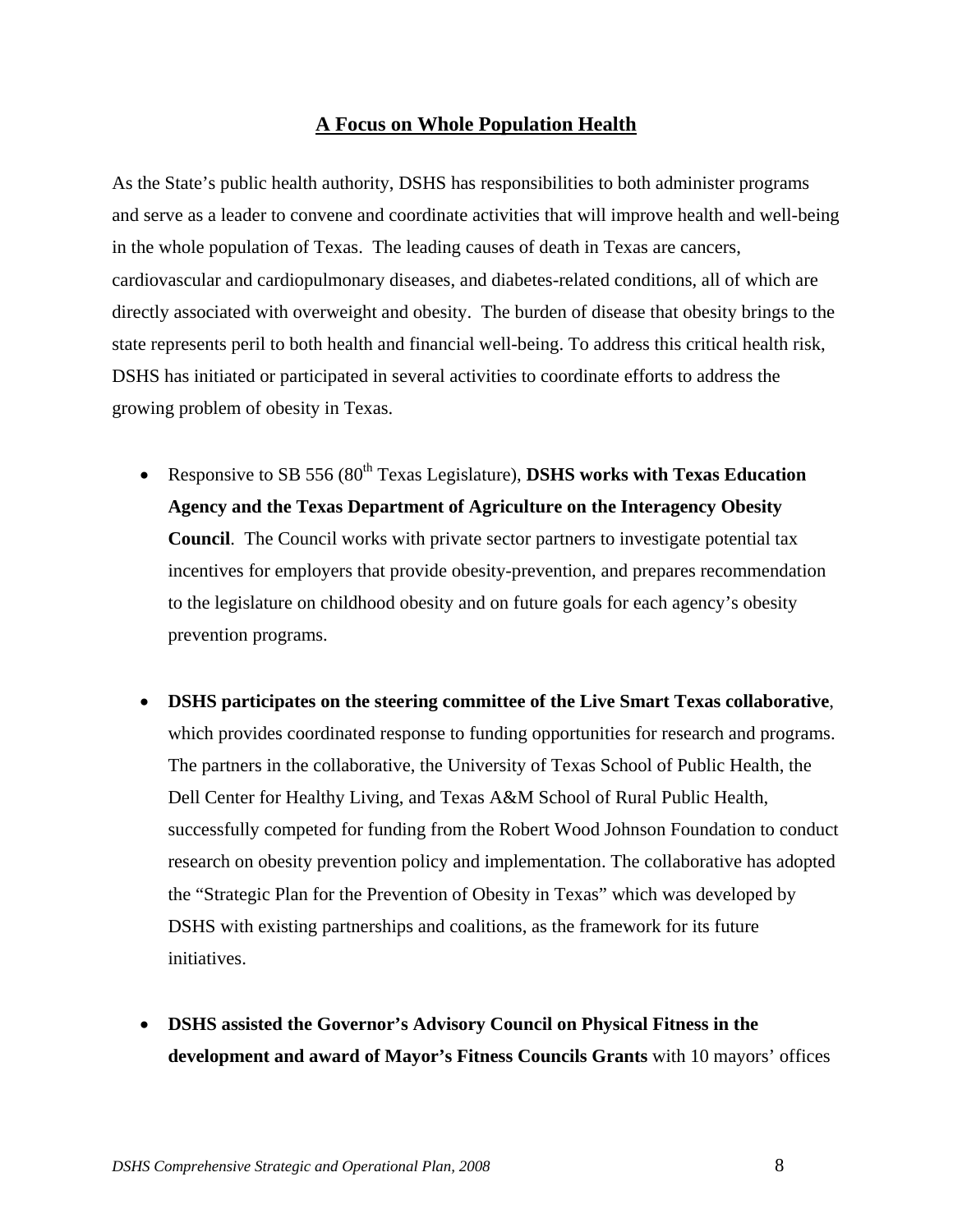to establish local councils to assess community resources and implement evidence-based initiatives for community obesity prevention projects.

#### The Building Healthy Texans State Agency Wellness Program was **developed to serve as a**

**model for state agency wellness liaisons**  and councils. In response to HB 1297 (80<sup>th</sup>) Legislature), the program was developed under the leadership of the DSHS statewide wellness coordinator by a team of experts from DSHS and other state agencies. The team included members with backgrounds in diverse public and private sector fields related to employee wellness and benefits.

Two critical roles DSHS plays in protecting the health of the whole population of Texas are the surveillance of disease outbreaks and the regulation of health and food industries.

Building Healthy Texans

Six priority objectives were selected for promotion at all state agencies to improve health and well-being of their employees.

- Increase usage of preventive screenings and services.
- Improve tobacco prevention and cessation.
- Increase physical activity.
- Increase healthy eating.
- Improve stress management (including Employee Assistance Program services).
- Support breastfeeding mothers.

State agency leaders and wellness planners can access evidence-based strategies related to these objectives on a website to support them in developing, maintaining and evaluating their wellness programs.

<http://www.dshs.state.tx.us/wellness/wwt.shtm>

In the summer of 2008, the Divisions for Prevention and Preparedness Services and Regulatory Services **set a new operating standard for inter-program collaboration to first identify then eliminate the source of a food-borne illness outbreak** that sickened many people across the state and nation. The initial surveillance work of DSHS epidemiologists led to the source of the salmonella-contaminated peppers at a food processing plant in South Texas. The work of the inspectors of the Regulatory Services Division resulted in the identification of specific foodhandling practices and the clean up of the plant. In addition to the collaboration with the Centers for Disease Control and local health officials, the coordinated work across DSHS divisions eliminated this source of contamination from the food supply.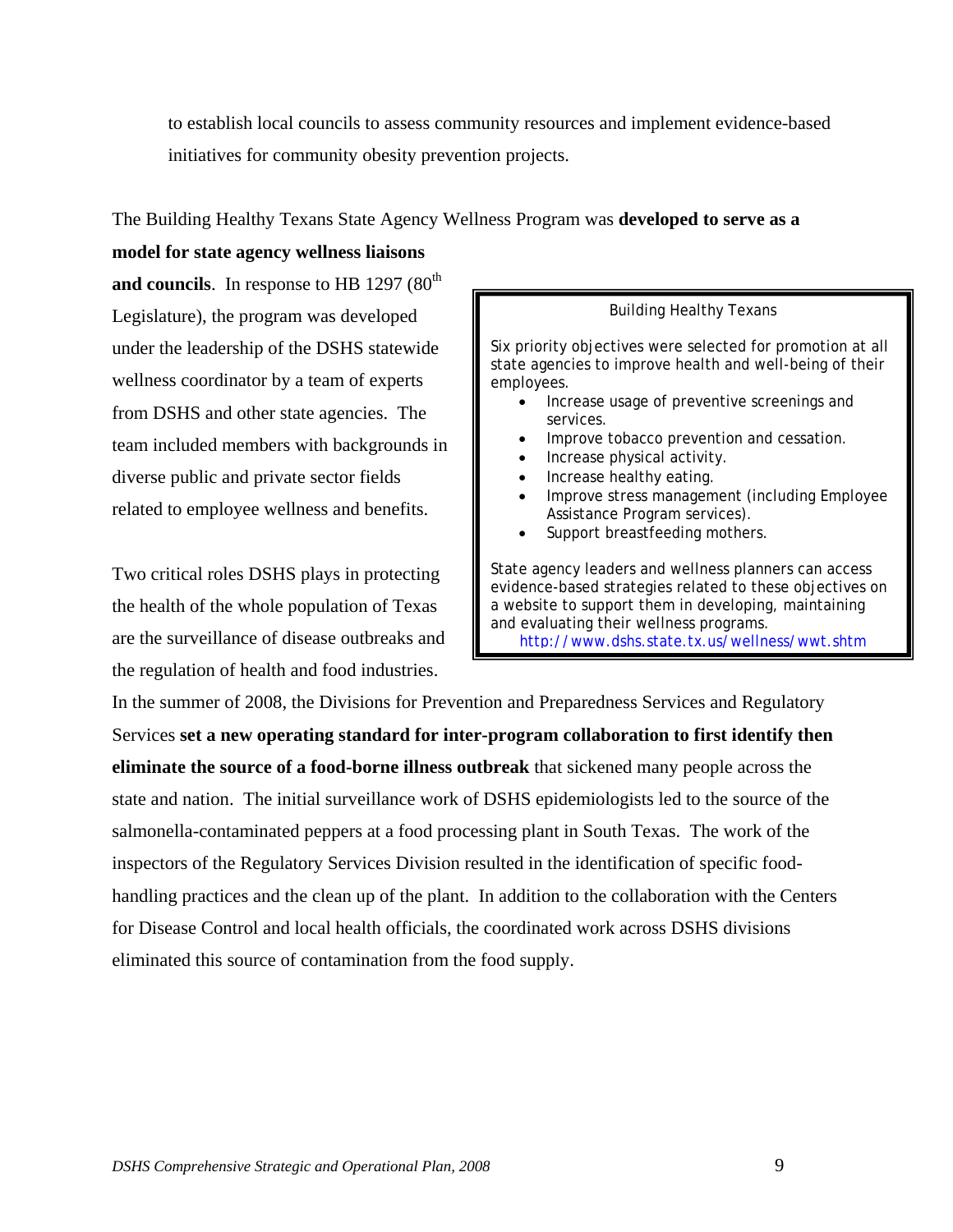#### **A Focus on Disaster Preparedness and Response**

<span id="page-14-0"></span>Another significant role DSHS plays in protecting health of the whole population is by being prepared to respond to public health emergencies, whether naturally occurring or man-made. Disaster preparedness and response takes place through coordinated networks of partners at local, regional, statewide, and national levels. DSHS has partnered with other health and human service agencies and with the Department of Public Safety, the Governor's Division of Emergency Management, and the Texas Office of Homeland Security **to provide an integrated and coordinated response to disasters and public health emergencies**. A coordinated multiagency response was critical for effective state action in events such as Hurricanes Dean, Dolly, Eduard, Gustav, and Ike in 2007-2008, and health considerations during the removal of children from the Eldorado compound in early 2008.

Special emphasis has been placed on preparing all Health and Human Services Enterprise agencies for coordinated response efforts. DSHS **refined its tools and systems for disaster preparedness and response training** to prepare all Health and Human Services Enterprise responders for roles either at the Multi-Agency Command Center, State Operations Center, or to be deployed to the site of a local emergency. The intent of this training is to create a culture of preparedness so that managers will be better prepared for the reassignment of staff during a disaster response and the agencies will have a higher level of readiness for interruptions of operations. Training includes the processes and procedures for the provision of both physical and mental health needs, including critical incident stress management for responders.

DSHS plays a critical leadership role in the State of Texas **to ensure that best practices are available to prevent and respond to a potential influenza pandemic in the state**. An effort over the last two years to mobilize partners and ensure that necessary systems are ready within DSHS has included coordinated planning at the state and community levels, community outreach and education, risk communication planning (including plans for working with the media), health policy development to ensure state statutes and rules support prevention and response activities, development of the DSHS continuity of operations plans, and conducting various types of exercises to improve readiness to respond to an influenza health emergency.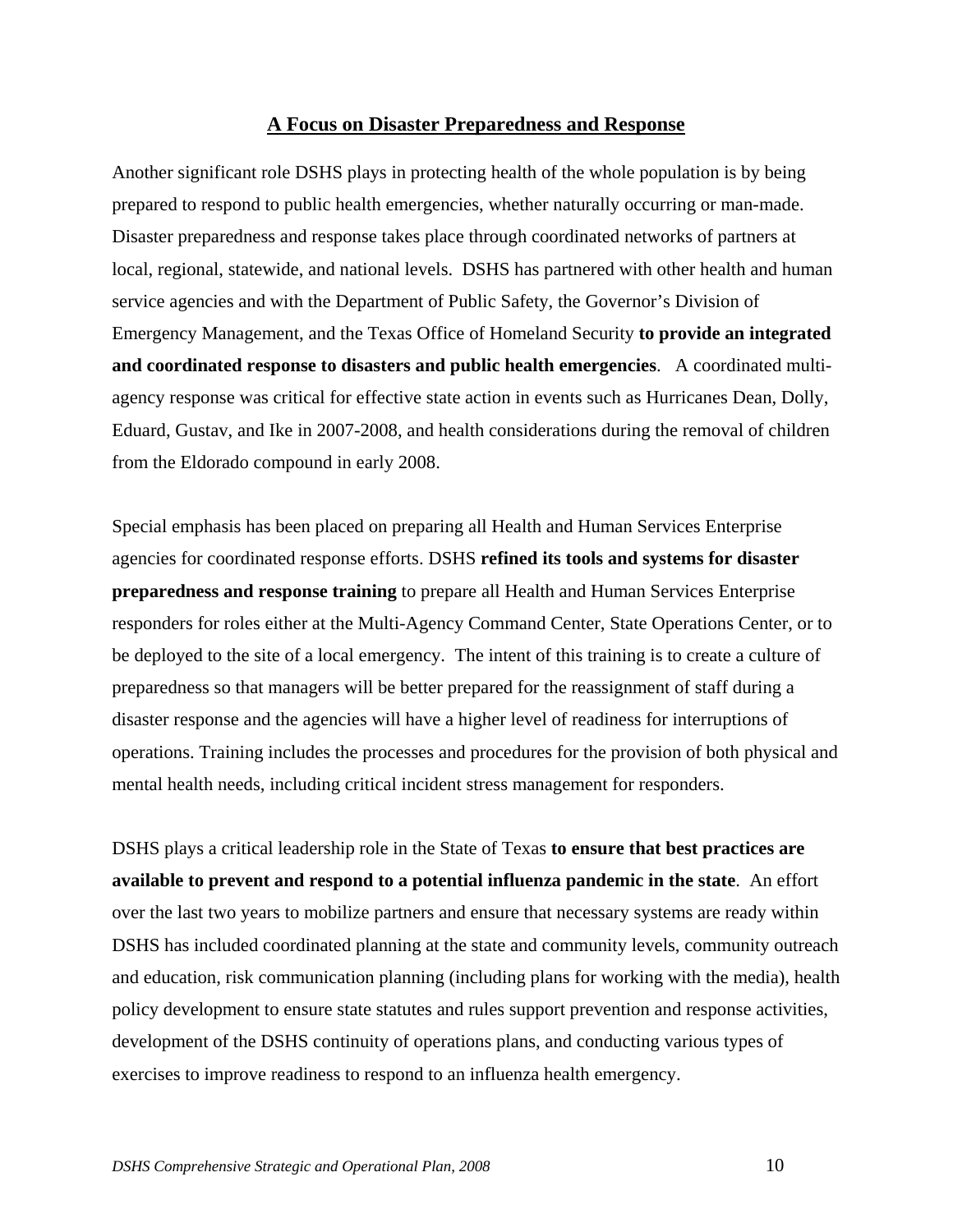<span id="page-15-0"></span>In the 2007-2008 reporting period, DSHS has completed several planning efforts that provide guidance to the State regarding readiness for and response to an influenza pandemic.

- Completed Appendix 7 to Annex H State Emergency Operations Plan in May 2007.
- Hosted Social Distancing Legal Consultation Meeting in September 2007.
- Completed and posted on the web Antiviral Allocation, Distribution, and Storage Plan (September 2007); this received classification as "best practice" by the Centers for Disease Control and Prevention (CDC).
- Completed revisions to the Vaccine Allocation, Distribution, and Storage Plan Guidelines and Guidelines for Non-pharmaceutical Interventions for Pandemic Influenza (November 2008).
- Completed revisions to the Pandemic Influenza Plan Operational Guidelines for review by DSHS Regional Directors and Local Health Department Directors (will be finalized in 2009).

Additionally, DSHS has hosted several conferences and exercises that serve to prepare the response community for the specific risks and issues associated with responding to an influenza pandemic.

- Held a risk communication training at DSHS headquarters and by Webinar in August 2007.
- Held a Rapid Response Training Conference in College Station December 2007.
- Conducted a state level, 3-day functional exercise in August 2007.
- Held the first DSHS continuity of operations exercise for pandemic influenza ("Determined" Accord") with DSHS and HHSC leadership in March 2008.
- Conducted more than 20 mass clinic exercises using seasonal flu vaccine to test collecting priority status of individuals receiving vaccines and the vaccine reporting system to CDC.

#### **A Focus on Behavioral Health Services**

The behavioral health service continuum is comprised of services ranging from substance-abuse prevention and early identification, to substance abuse treatment and prevention, to clinical mental health services through local mental health providers, and to residential treatment and inpatient hospitalization. DSHS has worked with state and local advocates, consumers, families and stakeholders to strengthen the availability of a full array of recovery-oriented, communitybased services across Texas.

People experiencing a mental health or substance abuse crisis in Texas may lack basic services that would help them avoid longer and more costly treatment. In the absence of appropriate services, individuals often end up in local hospital emergency rooms and jails. The 80th Texas Legislature appropriated \$82 million for the FY 08-09 biennium **to redesign mental health crisis services**. These funds have allowed DSHS to make headway in melding mental health and substance abuse services into a seamless continuum of behavioral health services. With input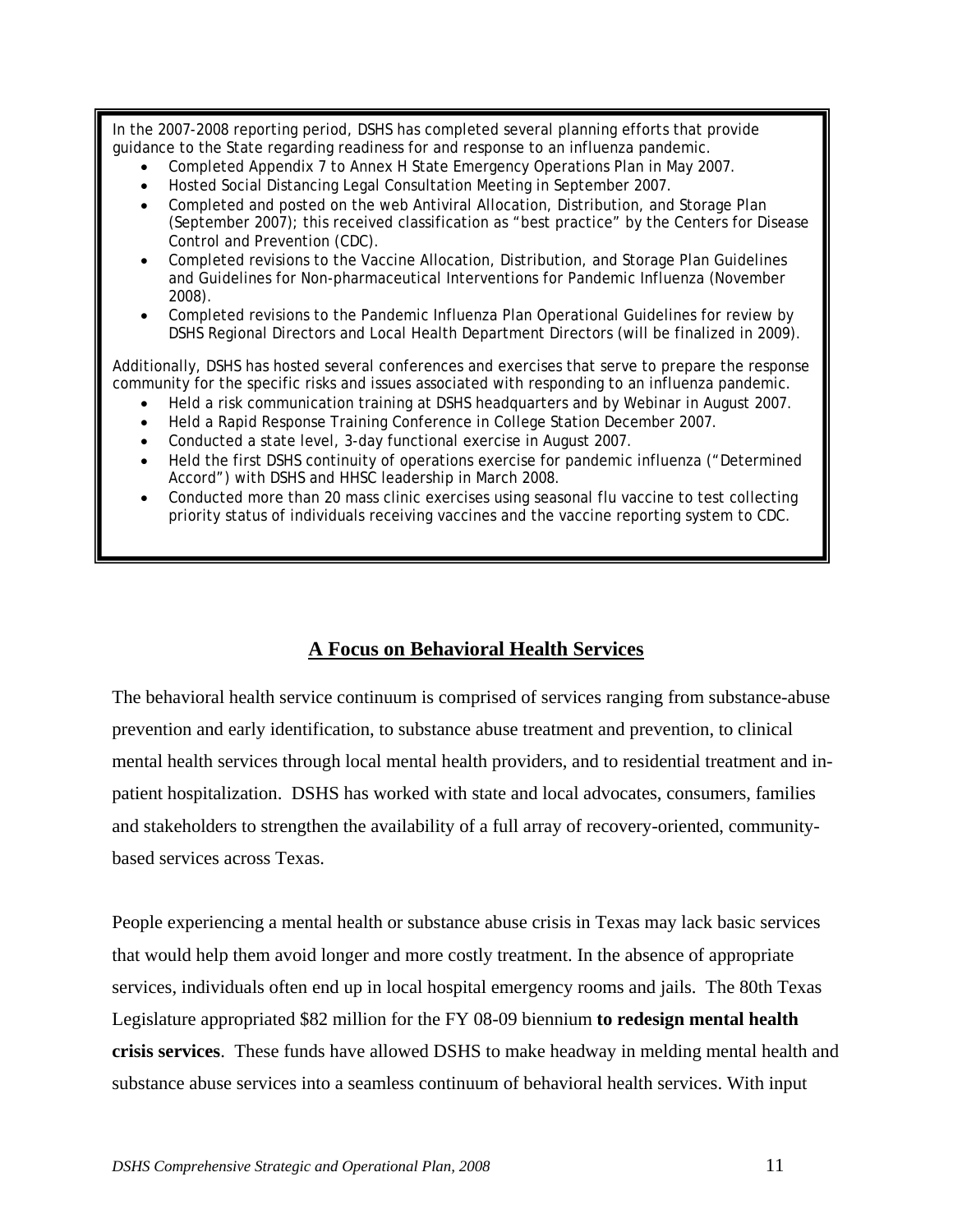from a wide variety of stakeholders, DSHS has made major service improvements including local crisis plans, crisis redesign training, psychiatric emergency services center site requirements, hotline worker training, outpatient competency restoration requirements, psychiatric emergency services center outpatient competency restoration sites, and a crisis redesign evaluation report.

• DSHS provided funding to 38 local mental health centers to help pay for crisis hotline improvements, mobile outreach units and other mental health crisis services. That money also is being used to develop additional crisis services, such as walk-in services, children's outpatient services or residential services, and to pay for specially trained mental health law enforcement officers. DSHS is also directing funding to 17 local mental health centers to establish or enhance psychiatric emergency service centers or other facilities that provide alternatives to sending mentally ill patients to hospitals or jails if they can be treated efficiently in more appropriate settings. Five mental health entities also received funding to provide outpatient treatment to people who have been found incompetent to stand trial.

Texas is one of seven states awarded a Mental Health Transformation (MHT) State Incentive Grant from the federal Substance Abuse and Mental Health Services Administration. The MHT grant funded DSHS to coordinate the state's efforts **to plan and build infrastructure across all agencies that provide, fund, administer, and purchase mental health services**. With the guidance of the 17 agencies that make up the Transformation Working Group and consumer input, the MHT initiative is designed to result in service improvements in primary care/prevention integration with specialty mental health care projects, use of telemedicine to increase access and quality of care, staff training and competency development to provide evidence-based practices, and better efficiency and coordination of care through information technology.

As a collaborative project of DSHS, the Department of Family and Protective Services, the [Office of Court Administration,](http://www.courts.state.tx.us/oca/) the Court Improvement Project, and [Texas Court Appointed](http://www.texascasa.org/)  [Special Advocates for Children,](http://www.texascasa.org/) the Texas Partnership for Family Recovery seeks **to reduce the**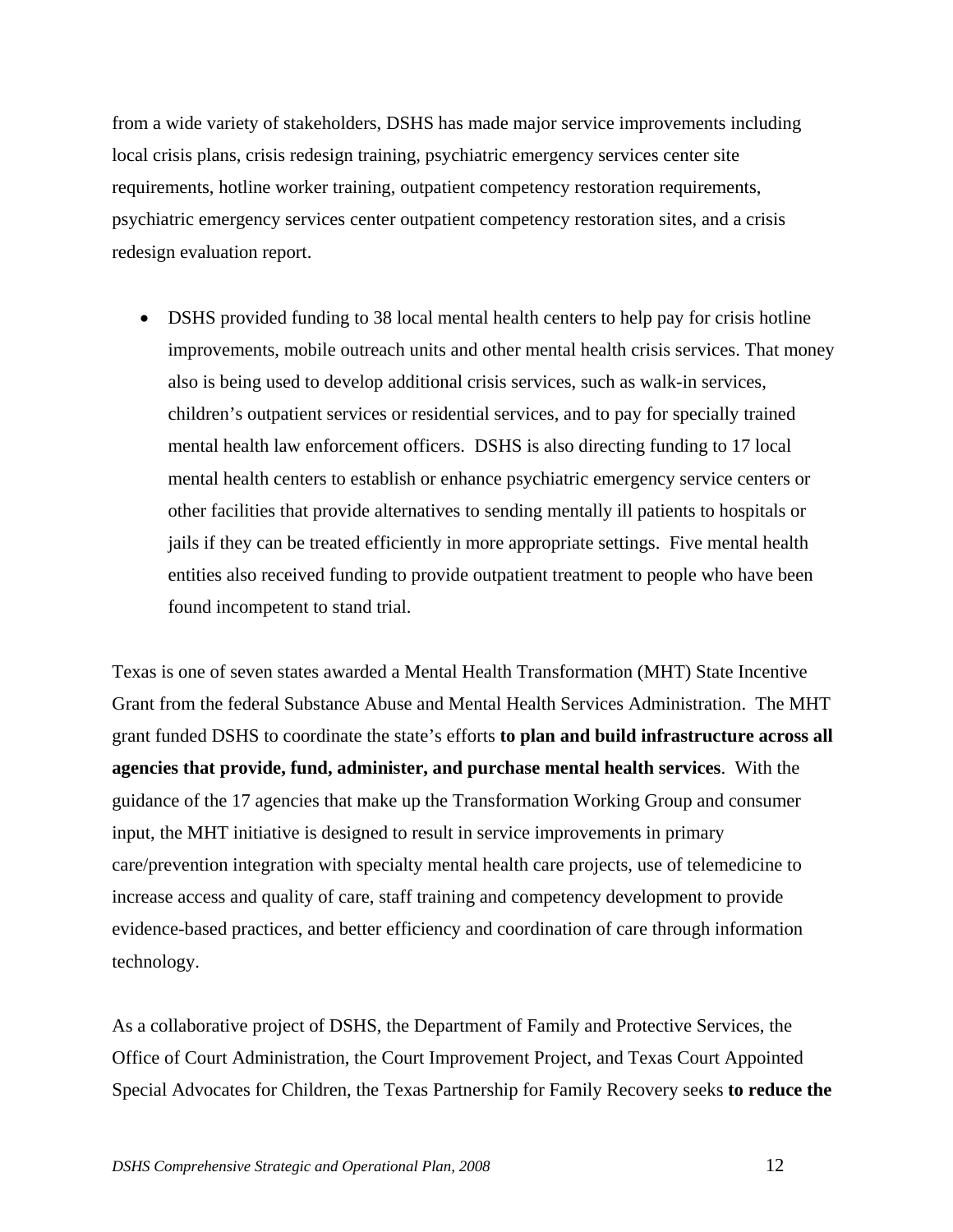**number of children in out-of-home placements, to shorten time in care, and to increase the number of children successfully reunited with families**. The Texas Partnership for Family Recovery works to build and sustain integrated and coordinated substance abuse and mental health services, policies, protocols and tools for children and families who are involved with the judicial and children's protective service systems due to substance use/abuse or mental health disorders. The partnership focuses upon systems integration and service coordination for families with substance abuse problems who are involved with the child welfare system. Trauma-informed clinical services and management models are recommended for DFPS child protective services and DSHS substance abuse specialized female programs.

The Clinical Management for Behavioral Health Services (CMBHS) system for integrated health data management was initiated to enhance the capacity for innovation, integration, and improved clinical practice through information technology. CMBHS **brought together mental health and substance abuse management systems to share data among Texas agencies**. Integrated client data provides a comprehensive view of mental health and substance abuse services in Texas and provides service providers with a more complete and accurate treatment history for clients. The system eliminates inefficiencies and costs for providers and the state in operating separate information management systems for behavioral health services.

A new organization structure was implemented in early FY 2007 **to integrate mental health and substance abuse services administration** within DSHS**,** facilitating interactions between mental health and substance abuse services, where appropriate, and separating the operations for program and contractor services. Administrative functions and consumer oversight responsibilities were placed in the division office, reducing the burden on program staff to perform these duties. The new structure supports the ability of local communities to manage and deliver integrated mental health and substance abuse services.

• The reorganization included integration of the Tobacco Prevention and Control Program into the Mental Health Substance Abuse Division. The integration provides an opportunity **to integrate health promotion and prevention methods with other areas of substance abuse prevention and cessation**, while improving the coordination of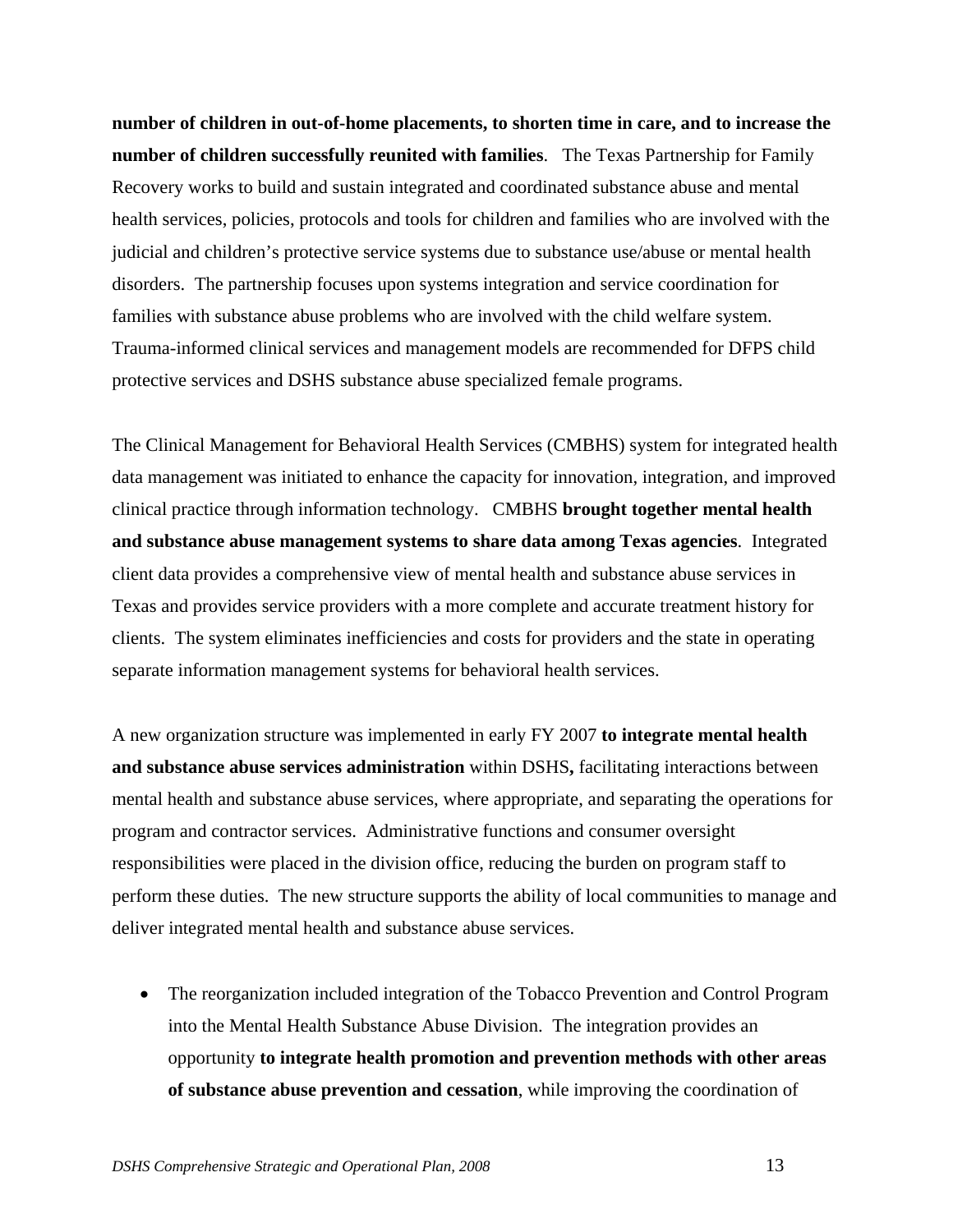<span id="page-18-0"></span>resources and reducing duplication and administration to achieve efficiency and improved outcomes.

#### **A Focus on Integration of Behavioral Health and Public Health Services**

DSHS works with a wide variety of partners to implement strategies that integrate physical and behavioral health services. By building bridges between mental health, substance abuse and medical safety net providers, DSHS can create a more seamless continuum of care for the individuals receiving services through DSHS program operations.

The DSHS Family and Community Health Services Division's Title V Program and the Mental Health and Substance Abuse Division are working together **to implement the Texas Adolescent Mental Health in Primary Care Initiative** (TAMHPCI), which grew out of a collaborative effort of the academic, public and private adolescent health care communities. The goal of TAMHPCI is to improve the mental and physical health of adolescents through private and public partnerships and sustainable system changes. DSHS contracted with Texas Tech University Health Sciences Center to design and implement the feasibility study for the TAMHPCI in order to pilot adolescent behavioral health screening, assessment, and intervention models in five diverse primary care settings. Strategies included the development of protocols and provision of training on the protocols to medical and allied health practitioners in the primary care pilot settings. Currently, the feasibility study final report is under review and future steps may be to assess changes in health outcomes over time of the adolescent population in selected areas.

In order to ensure that Medicaid-eligible youth receive timely, comprehensive health care, DSHS and HHSC have worked together **to develop an integrated pediatric and mental health program** where early identification of mental health problems takes place in primary care settings. The goal for the integration is to increase in early diagnosis and intervention of behavioral health conditions in children.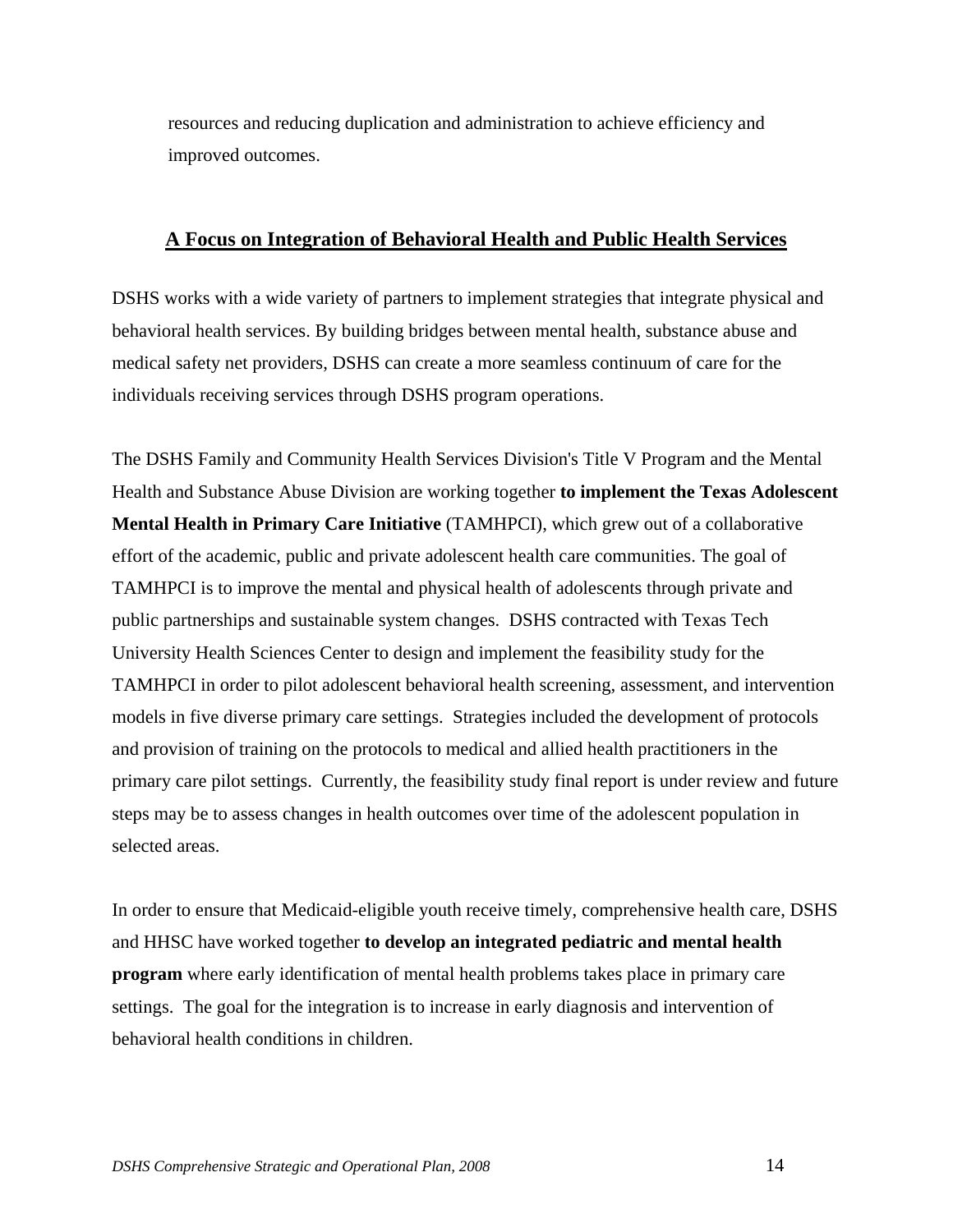The Texas Youth Suicide Prevention Project was established **to integrate suicide prevention efforts across DSHS divisions** in order to target youth 10-21 years old living in three areas with higher than national youth suicide rates: Houston, Austin and San Antonio. Youth receiving primary care services are screened and referred for mental health care to address suicide risk and suicide prevention education is offered.

The combined efforts and resources of DSHS Prevention and Preparedness, Family and Community Health, and Mental Health and Substance Abuse divisions have resulted in an integrated Educational Service Center Project**,** which works through regional Education Service Centers (ESC) **to promote a coordinated approach of improving children's physical and behavioral health**. The comprehensive work plan includes coordinated school health, obesity prevention, suicide prevention, mental health awareness, diabetes prevention and care, and abstinence education activities. ESC contractors receive training and technical assistance through the planning and oversight of a cross-agency operational team. A reporting system was developed that accommodates the requirements of all funding partners. A contracting process was developed to meet the needs of various funding streams yet operate off of a single contract process with the contractor. This unique collaboration of DSHS divisions and systems allows for an efficient and comprehensive health promotion programming to Texas school districts. Additionally, DSHS coordinates closely with the Texas Education Agency on other school health activities conducted by both agencies.

Texas Health Steps (THSteps) and associated programs at DSHS and HHSC have collaborated **to develop a THSteps comprehensive online provider education campaign**. Providers are being trained on the importance of integrating a mental health screening into the physical health examination. With the production of comprehensive educational materials designed to reach a broader provider base, the online educational curriculum facilitates improved competencies of the workforce and contributes to improved service delivery, such as increased appropriate referrals, intervention and treatment.

A 2004 review of Texas Children's Protective Services revealed that the health status of children in state custody could be positively impacted through use of a statewide integrated physical and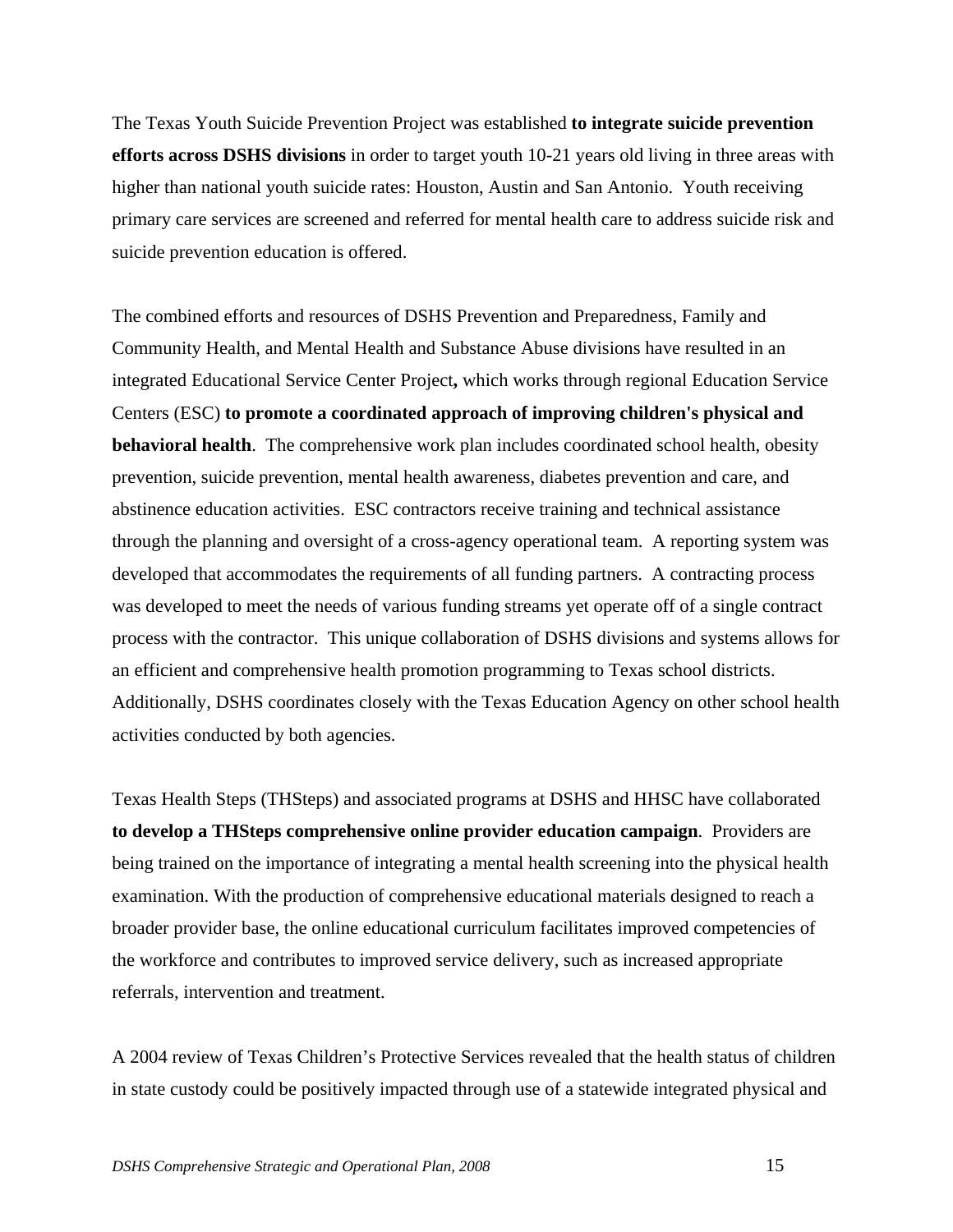behavioral health care program. Building on the medical home model, STAR Health was launched in 2008 in a partnership with Superior Health Plans. In STAR Health, **children receive services from a primary care provider that oversees and coordinates all aspects of primary and behavioral health care**. Access to health information is improved through use of an electronic health passport.

The relationship between injuries, violence, mental health, and substance abuse is well documented. Many injuries, both accidental and intentional, are preceded by alcohol consumption in amounts or circumstances that increase risk of injury. Another important aspect is the emotional burden resulting from the loss of a loved one due to injury, or the toll of severe disability on the injured person and his or her family. Injury and violence prevention strategies cut across DSHS. To best ensure maximum program performance, DSHS requested an assessment of its injury and violence prevention programming by a state technical assistance team sponsored by the Association of State and Territorial Injury Prevention Directors. This peer review opportunity (to be completed in December 2009) will help **guide the coordinated development and refinement of injury and violence prevention strategies and programming across the agency**.

The Rural Borders *promotoras* training collaboration was created **to train** *promotoras* **(community health workers) to provide health information in rural towns along the Texas-Mexico border**. In addition to working to improve the physical health of border residents, *promotoras* provide information on mental health and substance abuse, identify those in need of treatment and link them to community mental health centers and other local service providers.

When DSHS was created, health professionals from the legacy agencies became colleagues in the same agency. The DSHS Medical Council was created in order **to utilize physicians' diverse capabilities and expertise to create standards, identify best practices, and develop innovations that would address the current issues facing agency physicians in both public and mental health medicine**. The work of the Council has included developing a system to verify the credentials of DSHS physicians, adding hospital clinical directors as recipients of health alerts, reviewing proposed changes to DSHS rules to ensure clinical quality, and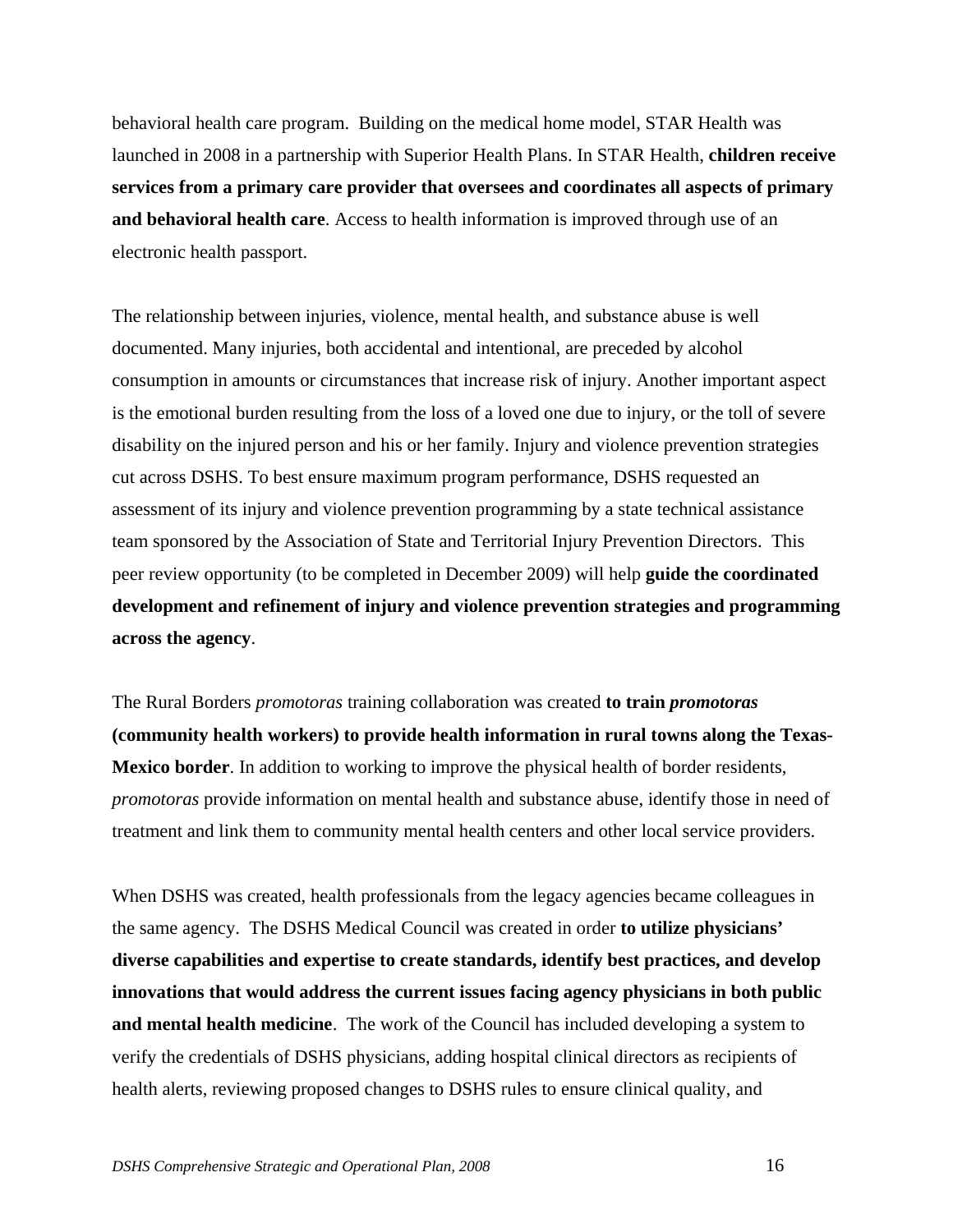<span id="page-21-0"></span>developing a communication plan. Similarly, DSHS created a State Director of Nursing in order **to ensure consistency in policy, practice, and professional development across programs and services for all nurses working in DSHS.** In 2009, DSHS will establish a Nursing Leadership Council.

#### **A Focus on Collaborations that Improve Health Services**

The agency's responsibilities and opportunities to improve the health and well-being of Texans depend on coordination with and among a state-wide network of providers, partners, and stakeholders. Working in effective partnerships serves as a goal and a guiding principle for all DSHS program managers. Several noteworthy achievements have resulted from this focus on partnership and collaboration.

Working across DSHS divisions, Community Mental Health and Substance Abuse staff joined with HIV/STD prevention staff in HIV perinatal transmission prevention work group with goals **to improve surveillance of perinatal HIV exposure and to promote awareness of best practices associated with transmission prevention**. HIV testing of pregnant women and attention to assuring treatment for those with HIV has reduced transmission to infants within Texas, but renewed commitment is needed as treatment recommendations become more complex and the number of women of childbearing age who are living with HIV continues to grow.

The 80<sup>th</sup> Texas Legislature (2007) appropriated funds to implement the corrective action orders as ordered by the court in the case of *Frew et al. v. Hawkins et al*., which required the State of Texas to improve access and services under the Early Periodic Screening, Diagnosis, and Treatment (EPSDT) program. Of those funds, the Legislature allocated \$150 million to develop and implement strategic initiatives designed to improve access and services for this program. Projects or initiatives to be funded by HHSC (upon approval of the LBB and Governor's Office) from the \$150 million must demonstrably result in fundamental or critical improvements in the EPSDT and Medicaid programs. In order to **ensure agency-wide coordination and alignment**  with HHSC for the implementation of program activities to meet Frew-applicable requirements, DSHS established a priority initiative and appointed a Frew Coordinator in 2007.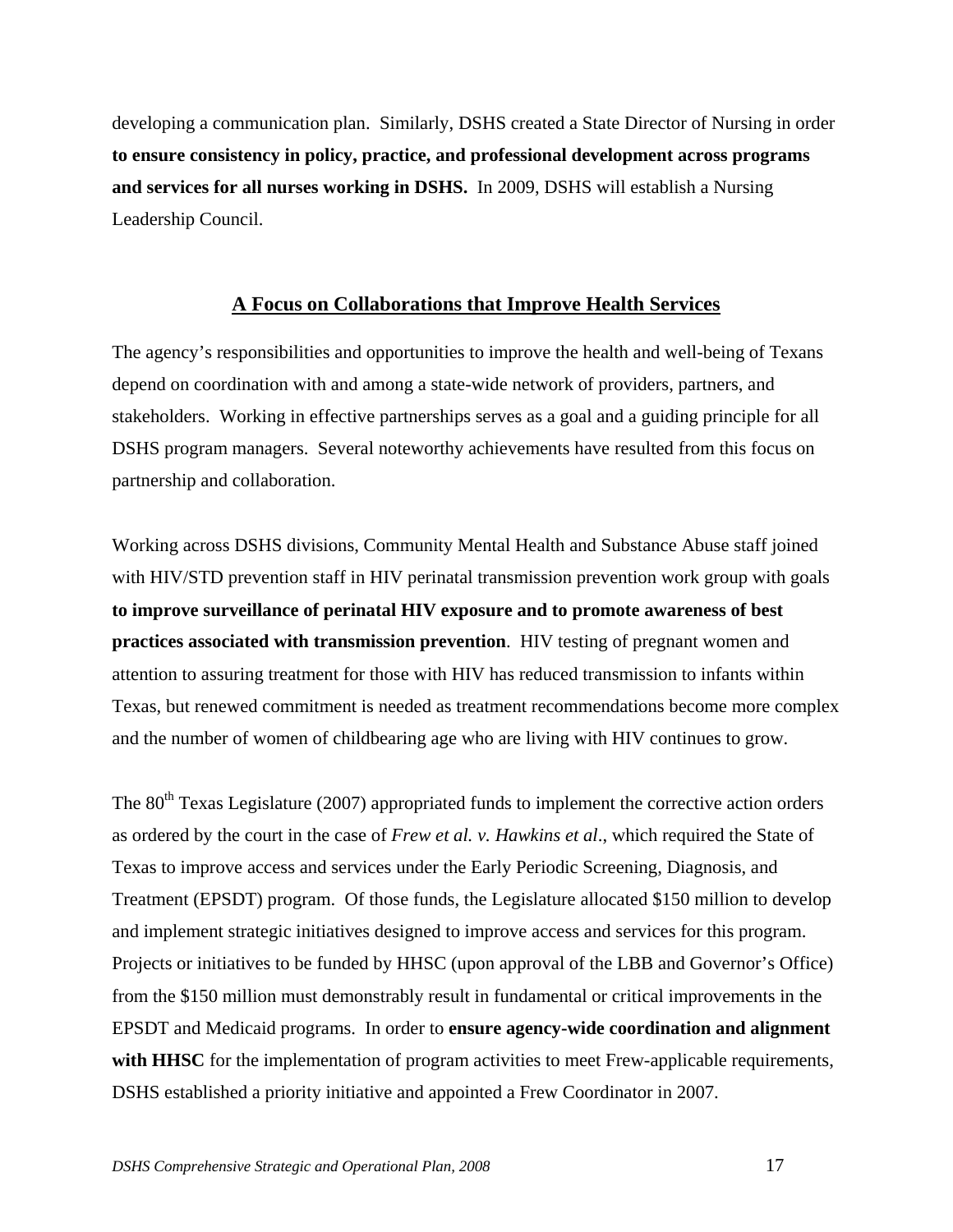DSHS elevated the priority of the coordination of Medicaid services and public health **services** by establishing a Medicaid Coordinator, who is charged **to work beyond silos of programs and funding and identify strategies for coordination both among the divisions of DSHS and also**  with other agencies and organizations. In addition to working across division program areas, the DSHS Medicaid Coordinator maintains effective coordination and communication with the Medicaid and Children's Health Insurance Program (CHIP) administrator, the Health and Human Services Commission. Two teams work with the Medicaid Coordinator, the Executive Medicaid Coordination Team that includes executive staff of both DSHS and HHSC and the Management/Staff Coordination Team that includes managers and key staff from DSHS divisions. These teams expand to include representatives from other agencies and organizations and to draw upon members for smaller group processes as needed. A communications plan has been established as a framework for coordination that is both flexible and accountable.

• An initial accomplishment was also the submission of a Medicaid 1915(c) home- and community-based services waiver by HHSC to the Centers for Medicare and Medicaid Services to allow more flexibility in the funding of intensive community-based services and funding of supports for children with serious emotional disturbances and their families. This waiver, if approved, will be implemented by DSHS requiring close coordination with HHSC.

HHSC and DSHS worked collaboratively **to promote the benefits of the Women's Health Program** implemented in January 2007. The new program began providing low-income women ages 18 to 44 with free family planning exams, related health screenings, and birth control through Texas Medicaid. Although any appropriate Medicaid provider may serve women under this program, DSHS family planning contractors played a key role in informing women, assisting them with enrollment, and providing services, which enabled the rapid expansion of this new program. DSHS and HHSC worked together to hold provider forums, gather provider feedback, and improve administrative processes and policy. DSHS also continues to administer the existing Family Planning Program, allowing DSHS contractors to focus some outreach efforts on hard-to-reach individuals that are not covered by the Women's Health Program, thus expanding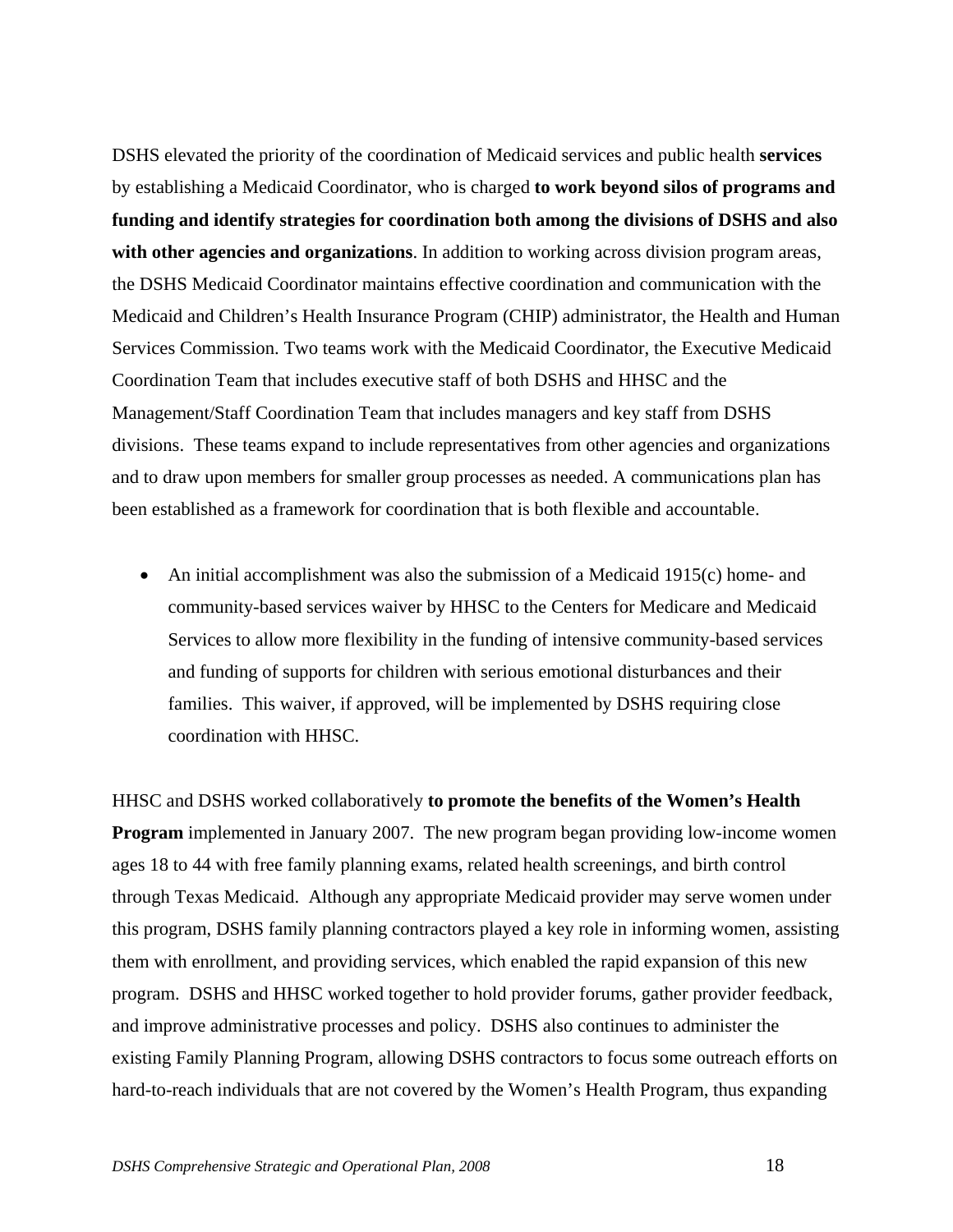<span id="page-23-0"></span>services to populations underserved in years past. DSHS and HHSC continue to evaluate how the two programs are impacting each other and explore new ways to ensure the continued success of each.

#### **A Focus on Streamlining and Improving Agency Operations**

The final five of DSHS' ten Strategic and Operational Goals encompass strategies that aim to improve health and well-being in Texas through effective and efficient operations and management within DSHS.

In 2004, when the thirteen health and human service agencies were consolidated into five agencies, operations and/or authority for most administrative and program support functions

#### DSHS Strategic and Operational Goals

- 6. Streamline Administrative Systems
- 7. Maintain and Enhance DSHS Assets and **Technology**
- 8. Nurture a Unified Workplace Culture
- 9. Expand the Effective Use of Health Information
- 10.Build and Sustain Effective Partnerships

were consolidated at the Health and Human Services Commission, including information technology, facilities management, financial operations (including some contracting and procurement), strategic planning and evaluation, and human resources management. In addition, management of certain functions has been outsourced to private companies (e.g., Convergys operates the HR system called

*accessHR*; IBM provides IT support services under the name *Team for Texas*). While some components of these administrative systems are still performed within DSHS, policy decisions and oversight for all are carried out at HHSC.

Consequently, the role of the DSHS executive leadership team in effecting change and managing improvements in administrative and program support functions now has more emphasis on collaborative action within a larger system of coordination and oversight. DSHS continues to work with HHSC, other health and human services agencies, and private partners to conduct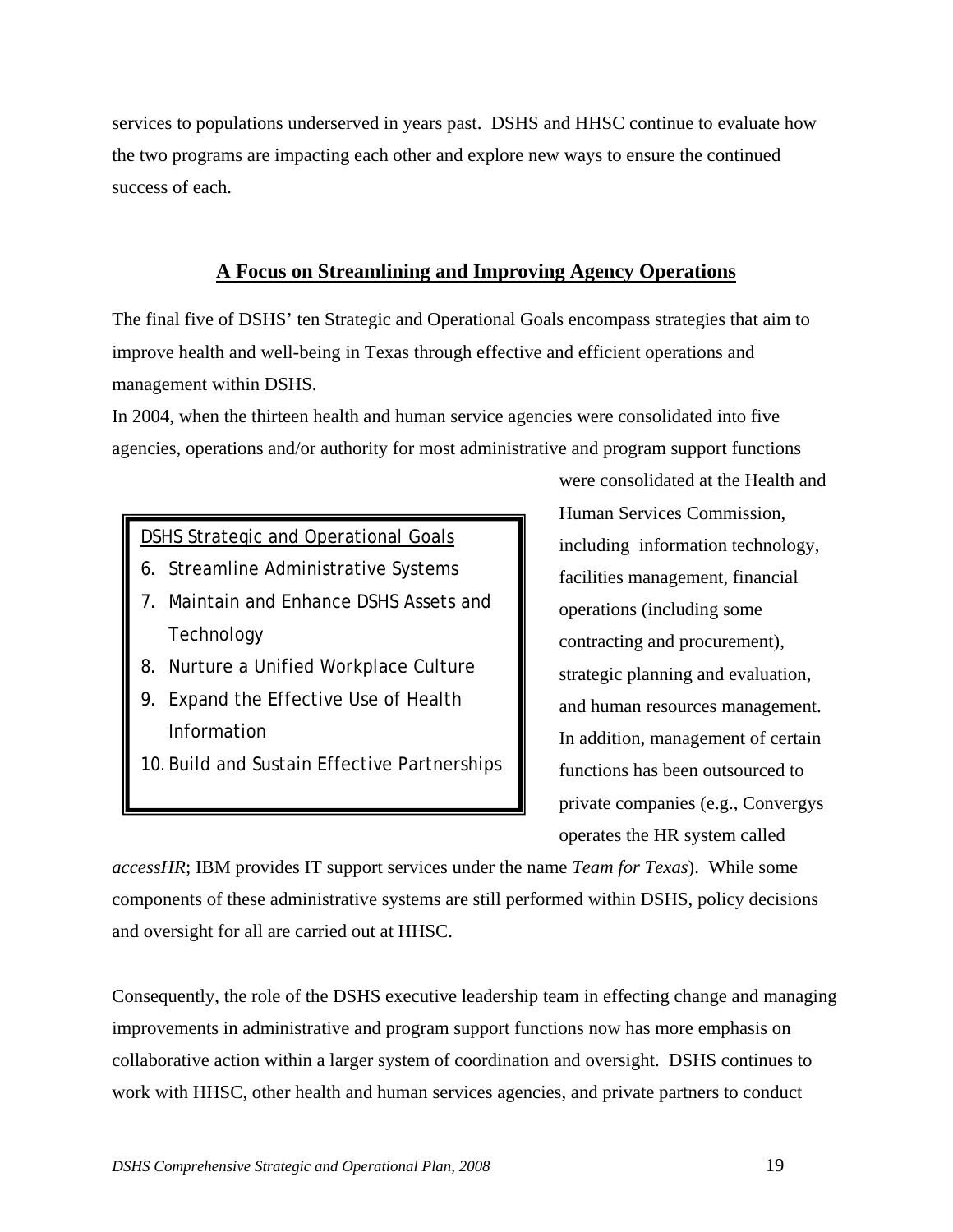business and improve quality of operations in the following administrative functions: information technology support and data services; human resources management (through *access*HR); procurement, purchasing, and contract management; consolidated warehouse operations; and asset management. In addition to these mostly Austin-directed operations, DSHS regional leadership collaborated in supporting the implementation the Regional Administrative Service Centers, which oversee consolidated administrative support operations for all HHS regional offices including facilities and leasing management.

DSHS has pursued several strategies that represent the agency leadership's commitment to improve its internal and administrative operations in all areas under its direct control and to work collaboratively among HHS Enterprise agencies on opportunities to establish efficient consolidated operations.

In addition to improving disaster response capabilities to state health emergencies, as discussed earlier, DSHS has improved internal operations by making significant strides forward **to ensure the continuity of operations of its mission-critical, day-to-day functions** in case of an interruption of operations. The connection between these readiness efforts comes with the recognition that emergencies that could interrupt agency operations may be specific to the facilities of the organization (e.g., flooding or power outage) or large-scale emergencies in the state that require the realignment of priorities and resources (e.g., a volatile hurricane season or an influenza pandemic). In order to ensure that mission-critical functions continue to operate, DSHS has undertaken a robust business continuity initiative. In the 2007-2008 reporting period, significant accomplishments in this effort not only contributed to the creation of agency-wide and program-specific continuity of operations (COOP) plans but also to the agency's selfassessment and prioritization of mission-critical functions. All business continuity planning is coordinated on an HHS enterprise-wide team led by the Health and Human Services Commission.

• Agency leadership and managers established their orders of succession and completed standard operating procedures for their identified successors; these were exercised in March 2008.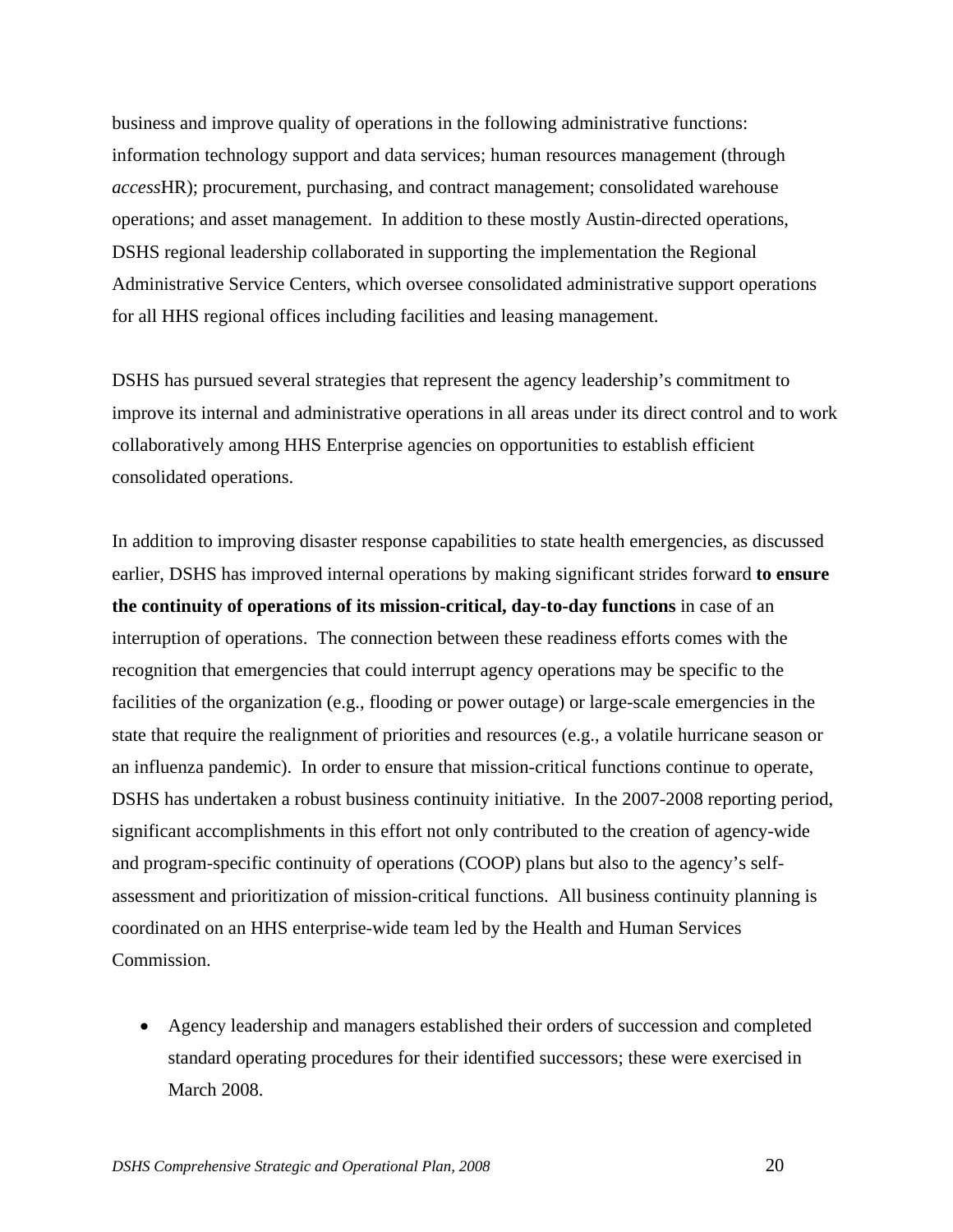- In the Spring of 2008, all Austin-based DSHS divisions conducted a comprehensive business impact analysis, which identified all program-specific functions, the severity of impact of an interruption of services (included a pandemic severity index), and an estimated timeframe for recovery of each function.
- In the summer of 2008, approximately 150 Austin-based DSHS programs initiated a seven-month process to develop the critical elements of their program area COOP Plans. Each program area completed eight sets of templates that comprise the identification of recovery teams, documentation of procedures for recovery of program operations, and creation of communication plans.
- The DSHS COOP Incident Management Team and 150 program recovery teams were staffed by September 2008.

DSHS has undertaken focused efforts to assess and improve health data management in order **to improve public access to health data and health information**. Within the Center for Health Statistics, a user-friendly website was developed to provide convenient access to the Center's health data approved for public use and a new section on the DSHS Internet home page was designed to link users to other public-use statistics in program areas across the agency. DSHS embarked on two related initiatives that are consistent with the recommendation of the Texas Health Care Policy Council to make health care quality and cost data more transparent and available, and to implement specific legislation of the 80<sup>th</sup> Legislative Session.

- In implementation of SB 288 regarding the public reporting of health care-associated infections, DSHS established an advisory panel, began work to develop a reporting system, and prepared a request for funding for information technology for health care entities to report infections acquired within their facilities. The system will allow DSHS to compile, analyze, and make the information available to the public.
- Responsive to SB 1731 pertaining to improvement of consumer access to certain health care information, DSHS met with stakeholders to develop rules and define data elements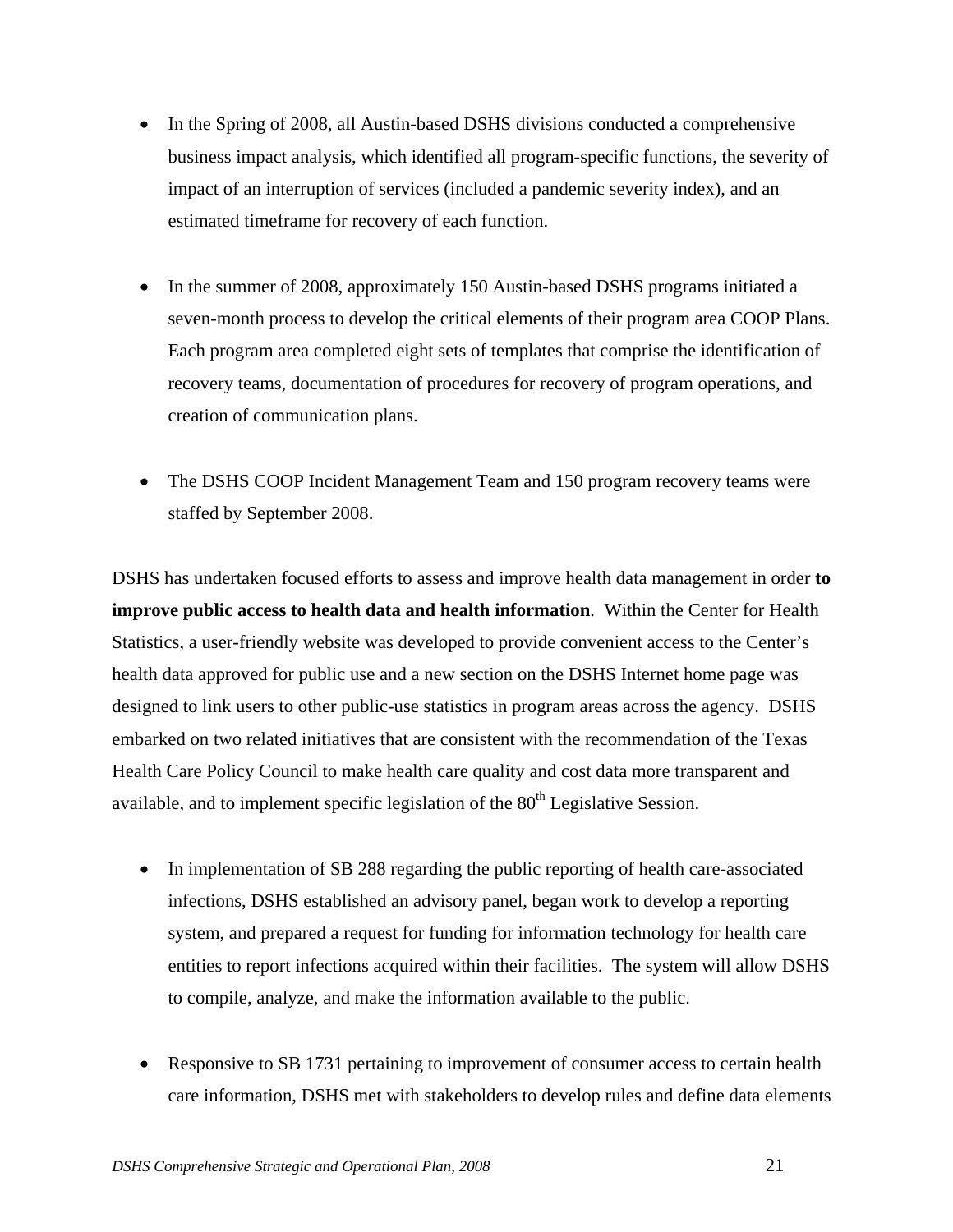and initiated funding requests to develop information technology systems to collect and make data available. This system will allow the department to collect data regarding inpatient and outpatient surgical and radiological procedures and make it available to consumers, and to publish aggregate health care reimbursement rate information (which will be gathered by the Texas Department of Insurance and Texas Medical Board).

As a strategy **to improve service coordination, program performance management, and alignment of data**, HHSC is leading the HHS Enterprise Data Warehouse initiative. The warehouse is a multi-year project to develop a readily-accessible and reliable source of information that brings together data from across HHS agencies, including programs of DSHS. Over the past two years, DSHS executive leadership, information technology staff, and data center staff have participated in assessments and gap analyses to identify current data systems and prioritize their inclusion, and to prepare a strategic roadmap plan for submission to the federal Centers for Medicare and Medicaid Services for funding consideration. Key components under development and testing include a set of tools for accessing data and performing analysis and a unique client identifier for linking information across programs with necessary controls to protect confidentiality and privacy. Ultimately, the data warehouse is intended to improve client care and better manage the delivery of interagency health and human services.

The Laboratory Services Section in DSHS provides a wide range of services including newborn screening, clinical chemistry, prenatal testing and DNA diagnosis, microbiological testing, environmental testing, and the identification of bioterrorism and chemical terrorism agents. There has been a significant increase in the use of advanced molecular technology for testing specimens for infectious agents and genetic markers. Using these advances in technology, the DSHS laboratory also implemented the Laboratory Information Management Systems **to provide more efficient, cost-effective services to the state of Texas, to integrate with health care service providers' and Medicaid billing systems, and to interface directly with CDC's National Electronic Disease Surveillance System**.

A significant improvement in the support and oversight of DSHS operations across the state came with the creation of a new division led by an assistant commissioner to represent regional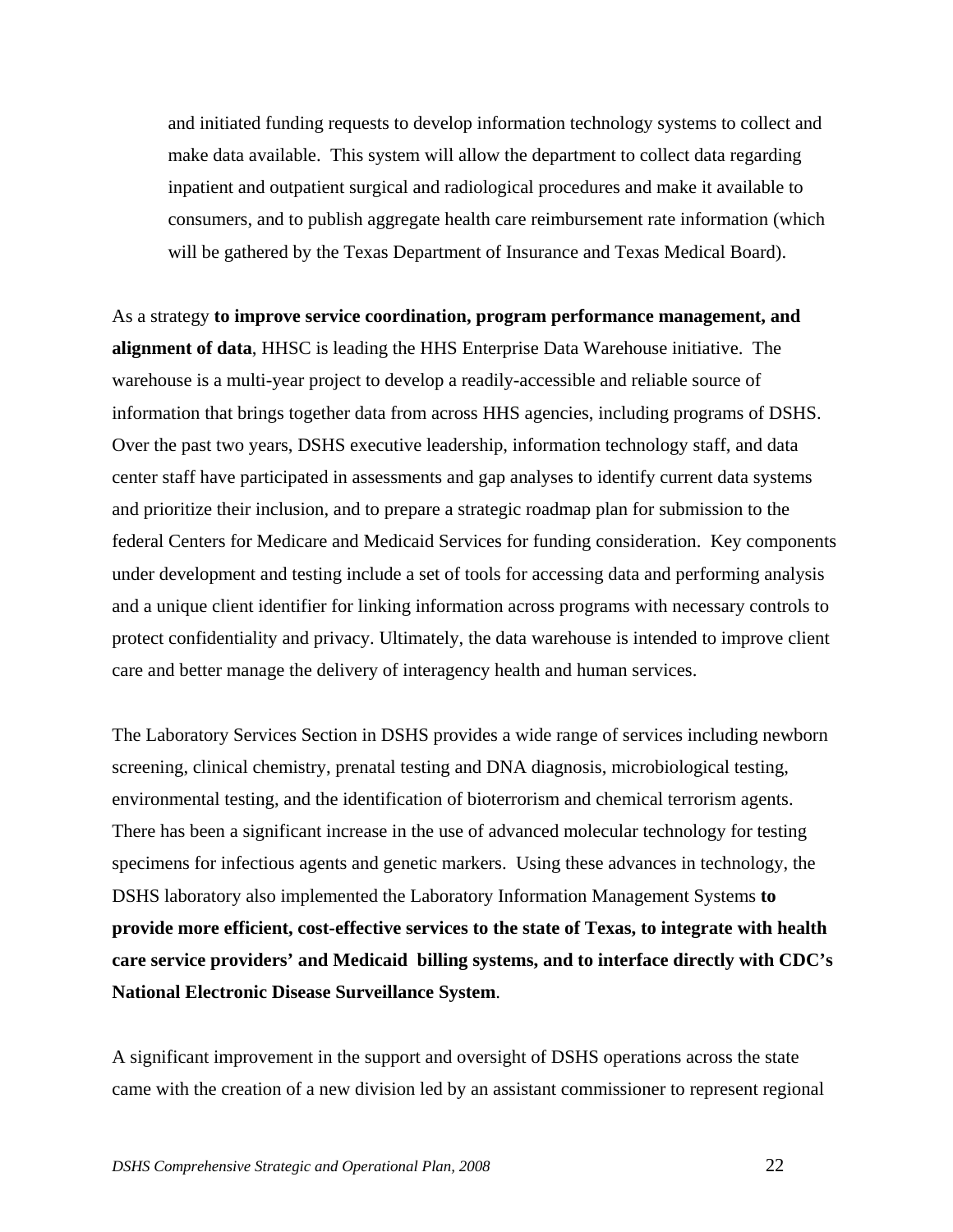and local concerns. The Division of Regional and Local Health Services was formed in early FY 2007 **to better serve the needs of local public health agencies, DSHS Health Service Regions, and local communities** in building and maintaining capacity to provide essential public health services responsive to local needs. A subsequent management review of DSHS Health Service Region (HSR) operations in 2007 identified high variability in organizational structure across HSRs and span of control concerns. Through coordinated strategic planning efforts, Austin-based executive leadership and regional leadership determined the need **to create more uniformity in regional organizational structure**. DSHS regional leadership decided that all health service regions would reorganize around mission-critical functions and agency priorities rather than funding streams. The core model developed allowed for specific variances for staffing or operations based on unique characteristic of the population served by each region, for example, specific health risks, population centers, or international borders. The effort to implement this standardized model included both budget realignment and position reclassification and standardization. This realignment of programs across all regions has provided clearer understanding of how regions are organized and operate and of the chains of command for programs in Austin and in the regions. This has led to improved communication with internal and external stakeholders and increased accountability.

DSHS improves its program development and planning by ensuring its numerous stakeholders have a venue for providing input on new rules and other issues. The Department of State Health Services Council provides the recognized public forum **to ensure opportunities for the involvement of stakeholders**. Meeting at least quarterly since the creation of DSHS, the nine member, Governor-appointed Council raises programmatic issues of interest for public presentation and discussion and stays abreast of DSHS rules being developed or reviewed in order to host presentations of the rules at posted meetings and make recommendations on the publication of proposed rules for public comment.

Recognizing that the academic community of universities, colleges, and health sciences centers is one of DSHS' most valuable allies in fulfilling its mission, the agency has **pursued developing and enhancing academic partnership opportunities** as another means to improve operations. This work is a key strategy to ensure that there is a sufficient workforce, both in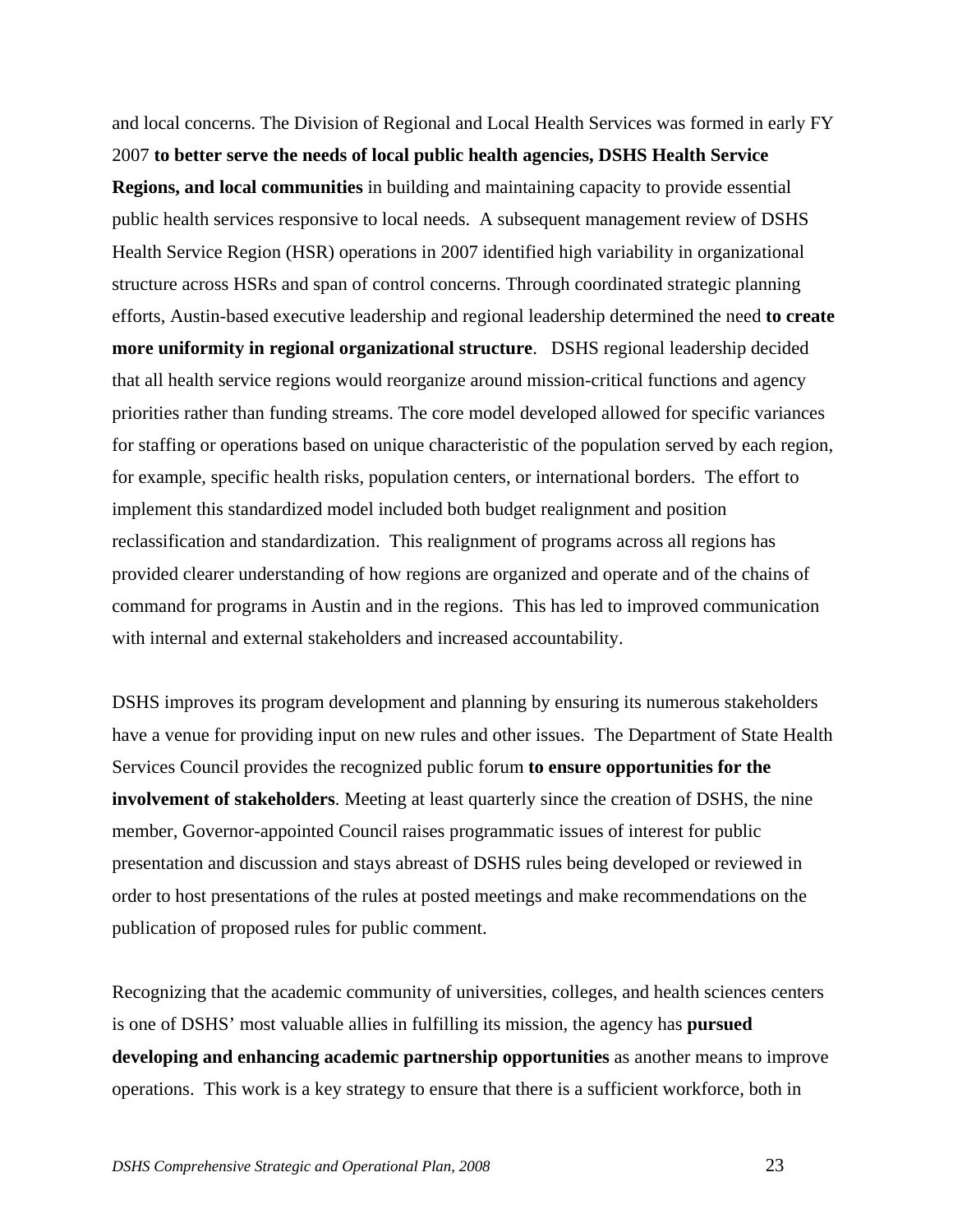supply and quality, to successfully perform roles critical to the population's health within an evolving health care environment in the coming years. The agency's partnerships with academic institutions also produce reciprocal benefits of joint participation in practice and research to improve health and well-being in Texas. Building on the many strong partnerships that already exist between academic faculty and DSHS staff, practitioners, and scientists, the department is working on new collaborative projects with schools of higher education including:

- developing a shared research agenda for population health improvement,
- strengthening academic participation in the DSHS Preventive Medicine Residency, and
- ensuring high quality, mutually beneficial internships for health professions.

Another change in DSHS operations represents an improvement in business operations across state government's health service-related agencies. DSHS works with fellow state agency and academic health science center members of the Texas Health Care Policy Council **to coordinate health information technology development, purchasing of pharmaceutical and medical goods, health care workforce development, and other health policy concerns that cross state agencies and academic health science centers**, as directed by the Governor's Office and legislative leadership.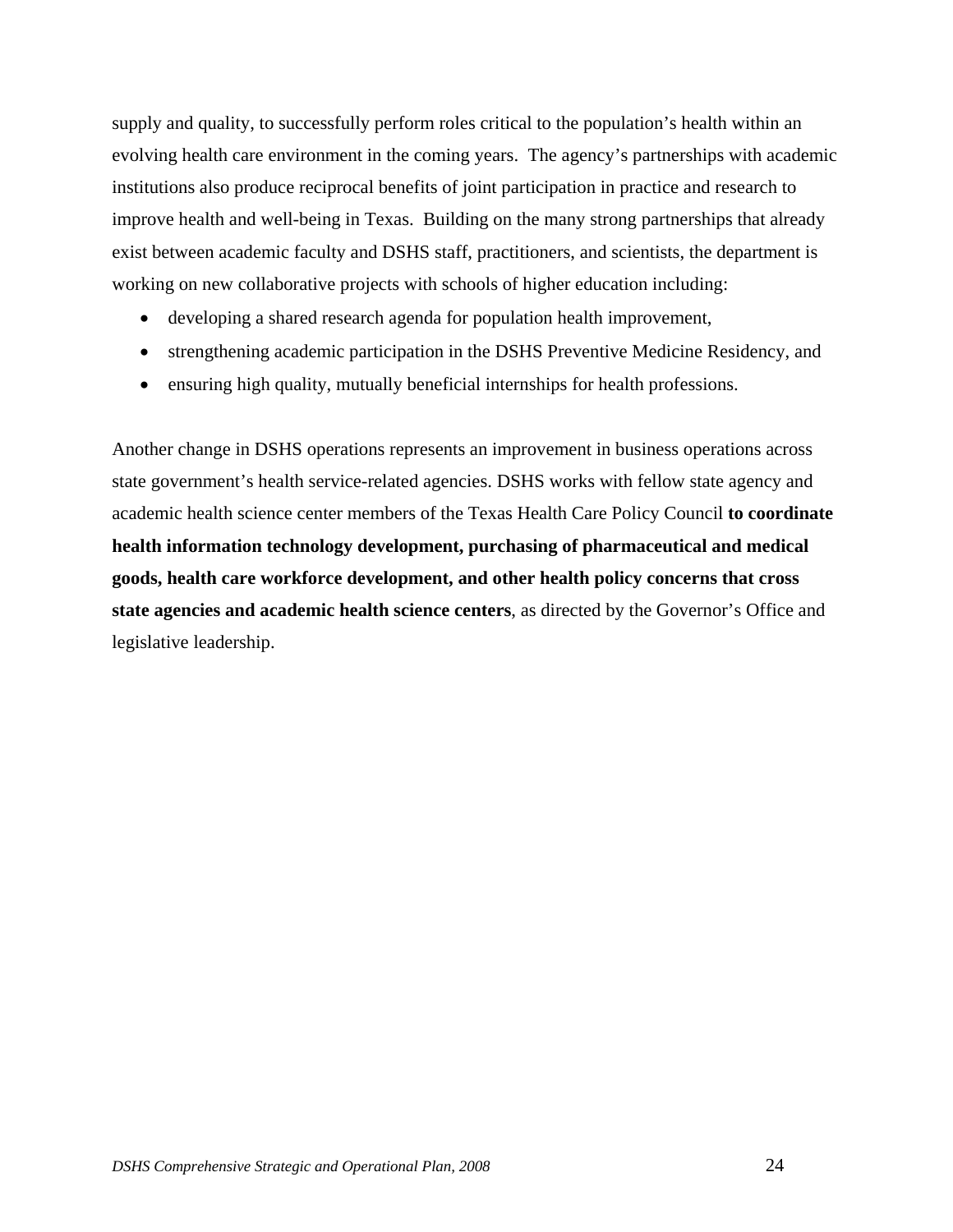## <span id="page-29-0"></span>**SECTION 3: MOVING FORWARD FOR SERVICE DELIVERY IMPROVEMENT AND INTEGRATION**

The agency's focus on public health and behavioral health provides DSHS with a broad range of responsibilities and opportunities to promote the health and well-being of Texans. These responsibilities include coordinating a state-wide network of services available through DSHS and its partners, ranging from whole population services to individual care. These include:

- detection and prevention of infectious and chronic diseases,
- protection of the population through regulation of health professionals and products,
- health promotion, health education, and wellness programs,
- contracting for individual health care services for eligible individuals,
- substance abuse treatment and prevention,
- clinical mental health services through local mental health providers, and
- inpatient hospitalization for people with serious mental illness or certain infectious diseases.

Each of the programs and services provided by DSHS are required through numerous mandates established by the Texas Legislature, federal statues, and rules established in government code. DSHS has its own operational and financial services operations that work in close coordination with the Health and Human Services Commission and other state agencies (e.g., Texas Facilities Commission) in order to sustain its program operations.

Rather than carrying out these programmatic mandates simply to meet the letter of the law, DSHS continues to strive to provide high quality services, to improve and integrate service delivery, and to improve agency operations. Doing both requires a systematic and dynamic approach. The DSHS executive leadership team established the framework of strategic and operational goals and a priority initiative management system that achieves this aim.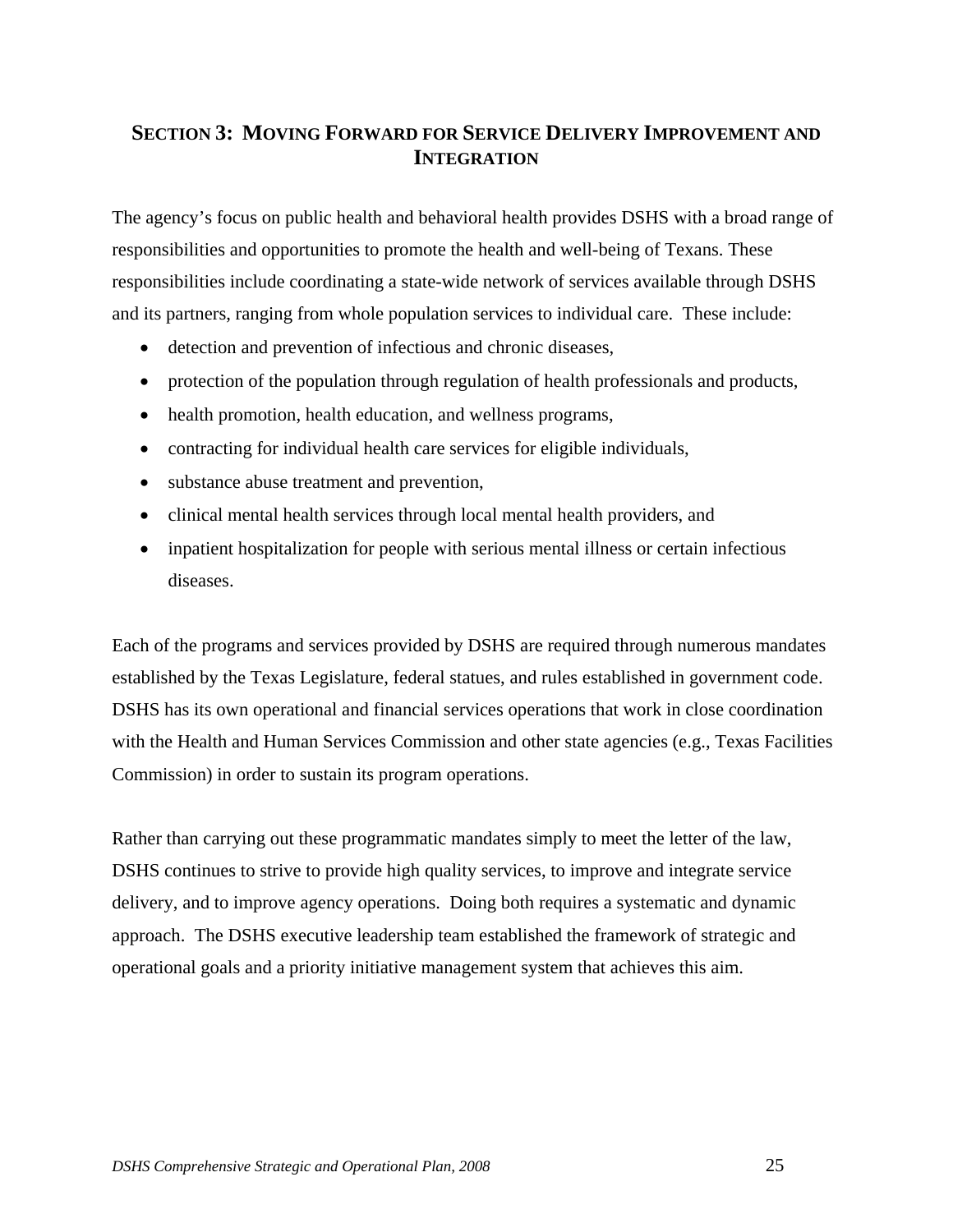#### <span id="page-30-0"></span>*Comprehensive and Strategic Operations Management*

DSHS has instituted a systematic management approach to the agency's ongoing responsibilities as well as its high-priority and high-risk initiatives in the department. With the priority initiative management system, DSHS carries out a predictable process that is set up to accommodate the dynamic environment in which the agency operates. This system serves as a framework that allows DSHS executive leadership and managers to be guided by leadership principles and shared agency priorities as they conduct and improve agency program and business operations. This results in a culture and practice of consistent, comprehensive priority management. There are three primary benefits to this system.

- Identification and prioritization of emerging opportunities or issues. Perhaps the most crucial part of the process includes the periodic, comprehensive scan of legislative requirements, service delivery imperatives, stakeholder feedback, opportunities for improvement, and alignment of the initiatives, mandates, and opportunities around the DSHS Strategic and Operational goals. The scan is conducted at least annually in a matter of a few weeks at the executive leadership level and comprises the strategic review of all the agency's duties and opportunities. With systematic monitoring, the executive leadership maintains situational awareness about ongoing priorities and emerging issues.
- Consistent monitoring and reporting for coordination and accountability. DSHS executives hold a regular once-monthly meeting to review agency-wide priorities and priority initiatives, agency operational issues, issues that require coordination among divisions for greater clarity in decision-making, and program-specific priorities and issues. Standard reporting tools and a predictable schedule contribute to increased accountability. Throughout these processes, principles have been established and are regularly applied to promote effective partnership with stakeholders, to identify and pursue opportunities for service integration, and to improve organizational effectiveness.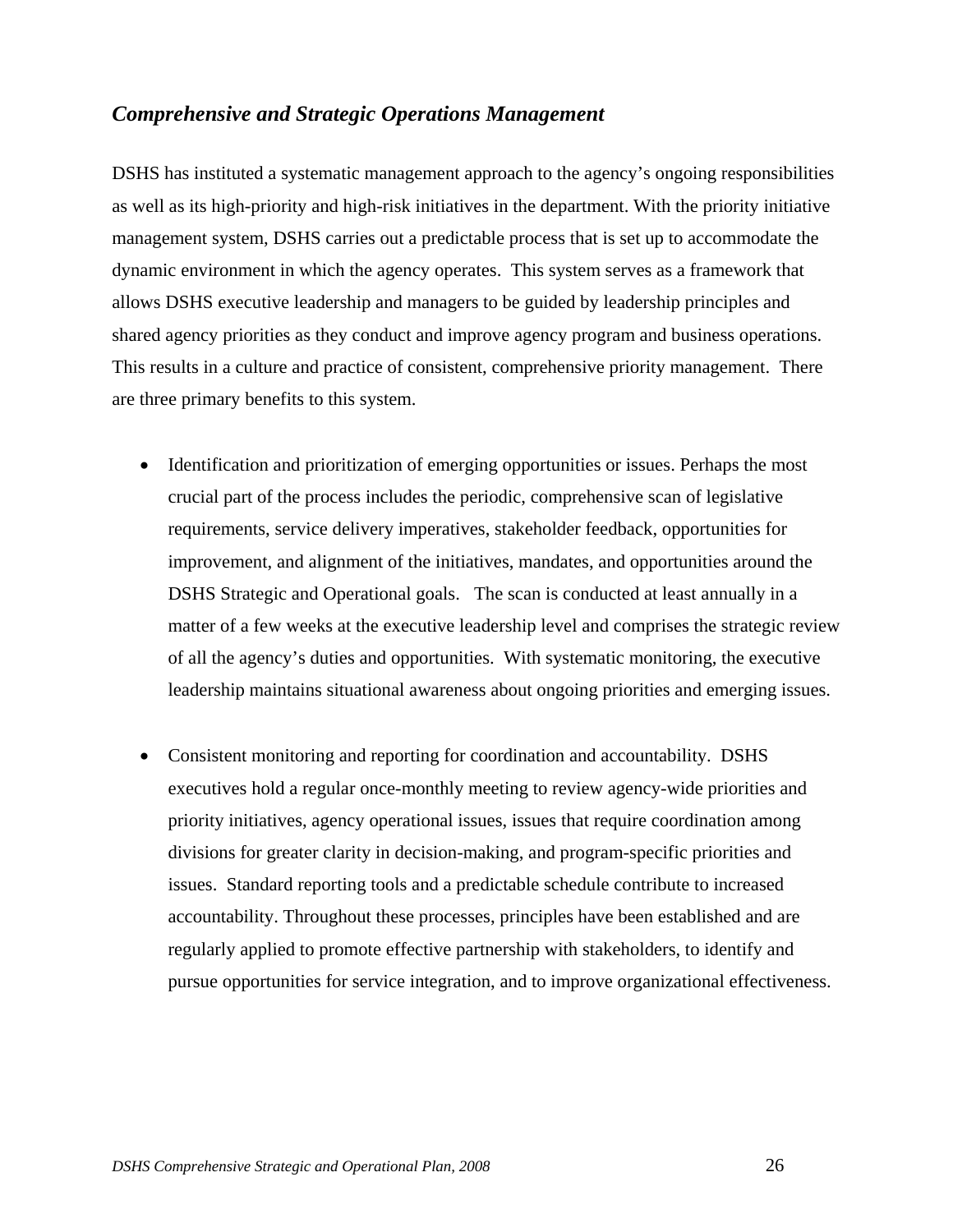• Self–evaluation in response to specific situations. The priority initiative management

system provides an appropriate flexibility for deliberating key decision-making processes the agency faces on a regular basis. In certain circumstances, DSHS leadership must apply unique decision-making criteria while still working under this framework. For example, in the process of developing a Legislative Appropriations Request and proposed exceptional items, DSHS must work with its sister agencies in the Health and Human Services Enterprise to find balance and best options in submitting requests for limited state resources. Within the same strategic operations

Business Impact Analysis: A Critical Self-Evaluation

In conducting an agency-wide business impact analysis for the development of the DSHS Continuity of Operations Plan, program managers applied consistent criteria to the key functions of their program operations to identify the impact of an interruption of services, whether a time-limited infrastructure interruption or the extended impact of an influenza pandemic.

Highly valuable management information is gathered in the process of both the identification of program functions and the decision-making regarding which functions must be restored in 24 hours or two weeks or two months and, in the case of an influenza pandemic, which functions simply cannot be interrupted (such as direct patient care).

Similar to the appropriations request process, this careful examination of agency operations in a specific situation contributes to the thoughtful and strategic management of the agency and a systematic identification and pursuit of service or operational improvements.

management process, DSHS conducts careful and self-critical evaluations to be sure the agency's requests are based on the most crucial needs of the populations served and are consistent with the strategic and operational goals. A similar process is undertaken to establish each fiscal year's operating budgets. Although unique criteria are applied to the deliberation about requests for funds, the negotiations and the final appropriations request is ultimately guided by the agency's strategic and operational goals.

The process of identifying, prioritizing, and monitoring initiatives, and adapting the framework in evaluation of agency operations and priorities in a specific situation now allows DSHS to take advantage of opportunities for service integration and operational improvements that contribute to the strategic increasing effectiveness of the management of the agency's vast array of programs and priorities.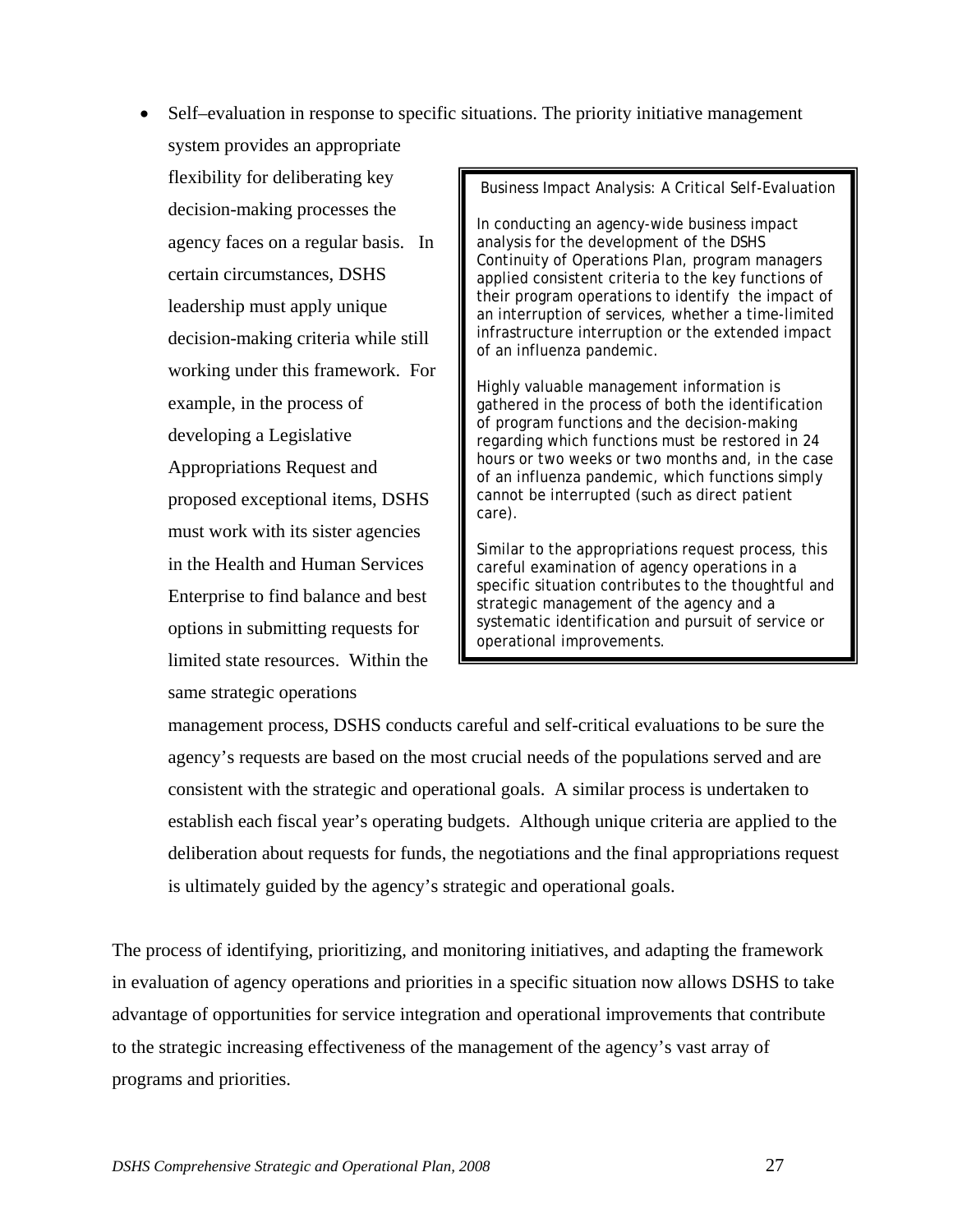#### <span id="page-32-0"></span>*DSHS Priorities Moving Forward*

As DSHS approaches the beginning of the  $81<sup>st</sup>$  Legislative Session, the agency continues to strive to provide high-quality services, to find ways to improve service delivery and agency operations, and to integrate program operations where appropriate. Articulated below is the approach that DSHS will use to achieve strategic improvements to service delivery and agency operations in keeping with the intent behind HB2085 ( $76<sup>th</sup>$  Legislature, 1999).

DSHS will continue to enhance the methods and means for whole-population health improvement through its protection and prevention functions. **To safeguard the health of the whole population**, DSHS and its partners in the local health systems must have the capacity and skills for detecting and diagnosing threats, exercising prescribed regulatory and consumer protection duties, and developing solutions when identified hazards threaten the health of the public. Trained staff and quality health data are essential to continual surveillance for potential health threats as they emerge in the environment and the population. These health threats include but are not limited to infectious diseases and chronic conditions. Ideally, potential health hazards will be detected and addressed early to minimize or avoid their impact as medical problems. Implementation of a new organizational structure in the Division for Prevention and Preparedness Services has resulted in a new section (the Health Promotion and Chronic Disease Prevention Section) charged with comprehensively and strategically addressing these critical prevention strategies through its network of advisory councils, academic researchers, and other partners. Across the department, DSHS will **incorporate proven practices for effective prevention of health problems, diseases and behavioral health disorders and promotion of health and wellness across the lifespan**. By applying what is already known about the major causes of disease, disability, and death and how to promote health, it is possible to decrease negative health outcomes in Texas and reduce their associated costs. DSHS' work in improving the health of the whole population depends on both effective collaboration with external partners and effective communication and coordination across the multiple program functions within the agency.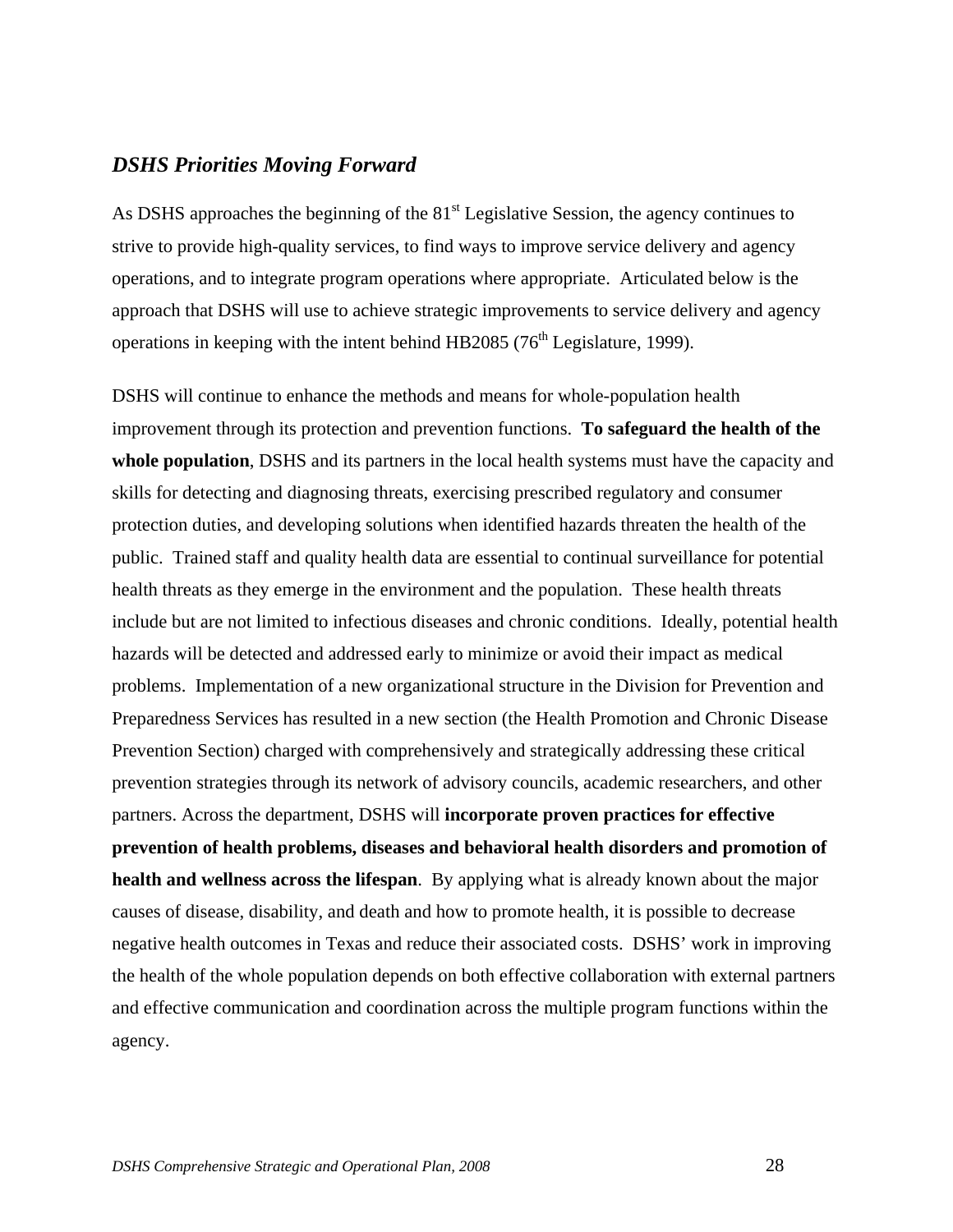Preparedness for and response to disasters and public health emergencies takes place through coordinated networks of partners at local, regional, statewide, and national levels. Since 2005, DSHS has made significant strides forward in strengthening internal and multi-agency systems for all-hazards preparedness for and response to disasters and health emergencies. DSHS will continue **to strengthen its readiness and build its capacity to effectively respond during an emergency**. This will include the development and refinement of a state-wide disaster

The success of the full-scale Dirty Bomb Exercise is dependent on cooperation within DSHS

between the Division for Regulatory Services, the Division for Prevention and Preparedness Services, the Division for Regional and Local Health Services, and the Center for Consumer and External Affairs,

as well as among multiple and varied external parties that are participating

• FEMA, FBI, the National Guard, the Sixth Civil Support Team, Governor's Division for Emergency Management, city of Waco and McClennan county officials, the Trauma System Regional Advisory Council, Texas State Technical College, numerous area hospitals, emergency medical services providers, and more.

behavioral health plan and operational policies, procedures and guidelines for the integrated management of behavioral health services during a response to a public health emergency. DSHS will also work with multiple partners to perform a fullscale emergency response tabletop and a full-scale emergency response exercise based on the hypothetical detonation of a radiological dispersion device (aka dirty bomb) in a mid-size Texas city. This effort will provide invaluable information and training opportunities for all participating partners to better prepare DSHS in protecting and promote the health and wellbeing of Texans.

The continuum of behavioral health service is comprised of services ranging from prevention and

early identification to residential treatment and in-patient hospitalization. DSHS will continue to work with state and local advocates, consumers, families, and stakeholders **to strengthen the availability of a full array of recovery-oriented, community-based behavioral health services** across Texas. Additionally, DSHS will also work with a wide variety of partners to identify promising and evidence-based methods and **to implement strategies that integrate physical and behavioral health services**. Innumerable opportunities exist to build bridges between mental health, substance abuse and medical safety net providers to ensure a more seamless continuum of care for the individuals receiving services through DSHS program operations. Transition to a more integrated system will require an incremental approach. DSHS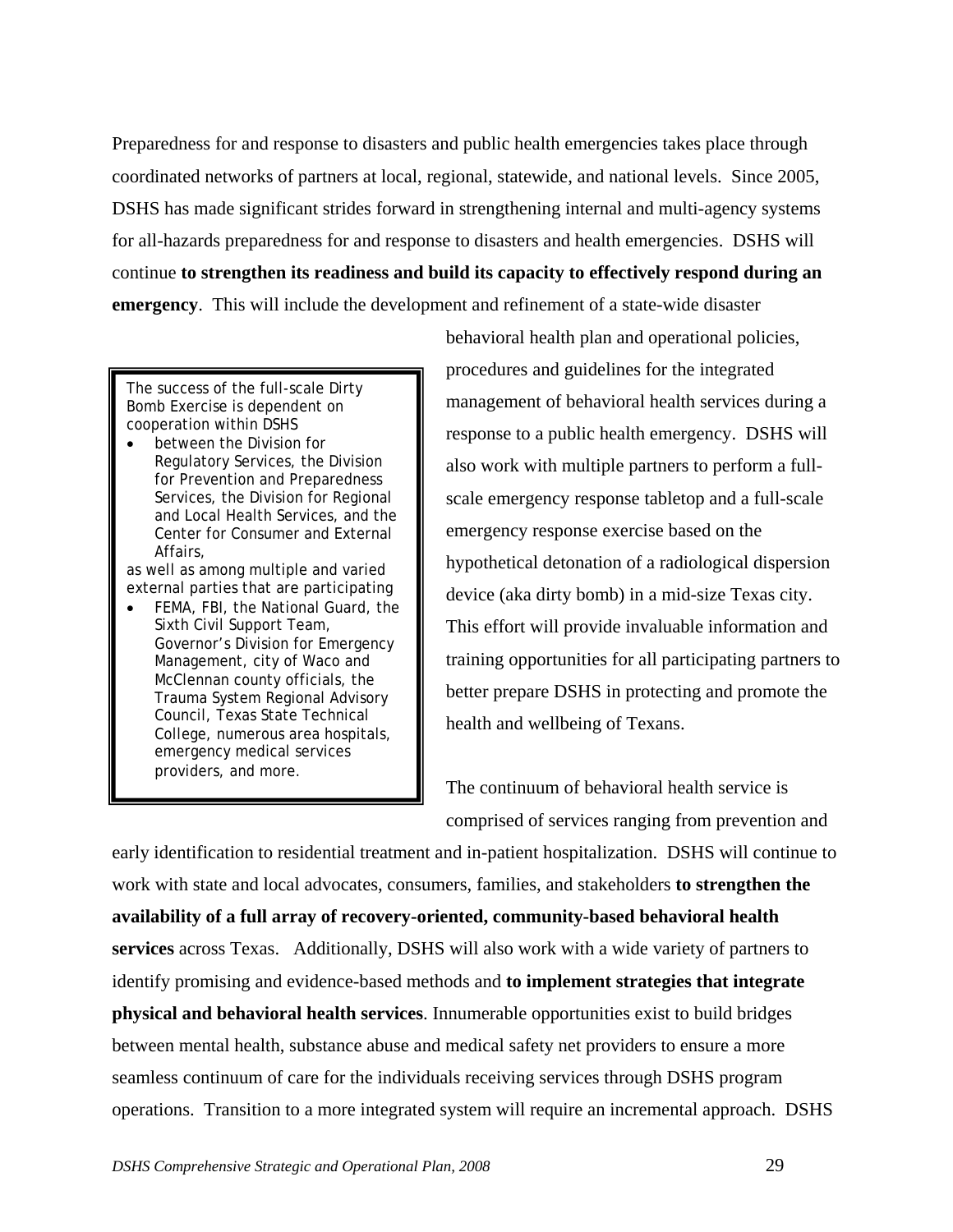will work with its partners to deliberately assess the impact and changes required in numerous laws, regulations, funding sources, and policies to integrate services provided through DSHS.

# DSHS will pursue the following integration strategies **to foster the successful integration of primary health and behavioral health services**:

- generate increased capacity for integrated services managed or coordinated by DSHS;
	- o Encourage routine HIV testing in the delivery of behavioral health
	- o Encourage the expansion of telemedicine as a strategy to mitigate health professional shortages and address health care disparities;
- promote and encourage the implementation of service integration approaches across the state including support for the Texas Mental Health Transformation Grant in fostering an agency-wide understanding of integration;
- raise awareness of the need for prevention, early detection and treatment, health promotion and holistic approaches to service delivery;

services, and **The following examples of strategies being** explored or implemented with DSHS partners demonstrates how a focus on whole-person health is one important mechanism for achieving the agency's mission to improve health outcomes.

- Mental health crisis intervention has become an integral part of preparedness and response activities that address the needs of individuals impacted by natural disasters.
- DSHS is increasing the understanding of the dynamics of addiction that contribute to tobacco prevention and cessation programs that address chronic disease.
- Child psychiatrists and primary care providers are developing methods for detecting childhood mental illness and providing coordinated treatment from pediatricians and psychiatrists.
- Primary care and mental health provider organizations are partnering with DSHS and other interested state and local constituents to identify opportunities to promote integrated approaches to service delivery
- o educate DSHS employees on the philosophy and practice of integrated services and
- o train DSHS employees involved with client-focused programs on the tools and techniques for delivering integrated services;
- promote the use of integrated service approaches among physical and behavioral health service providers who are funded by the agency;
	- o identify and develop strategies to mitigate barriers for family practice and other primary care providers/contractors for the delivery of mental health services,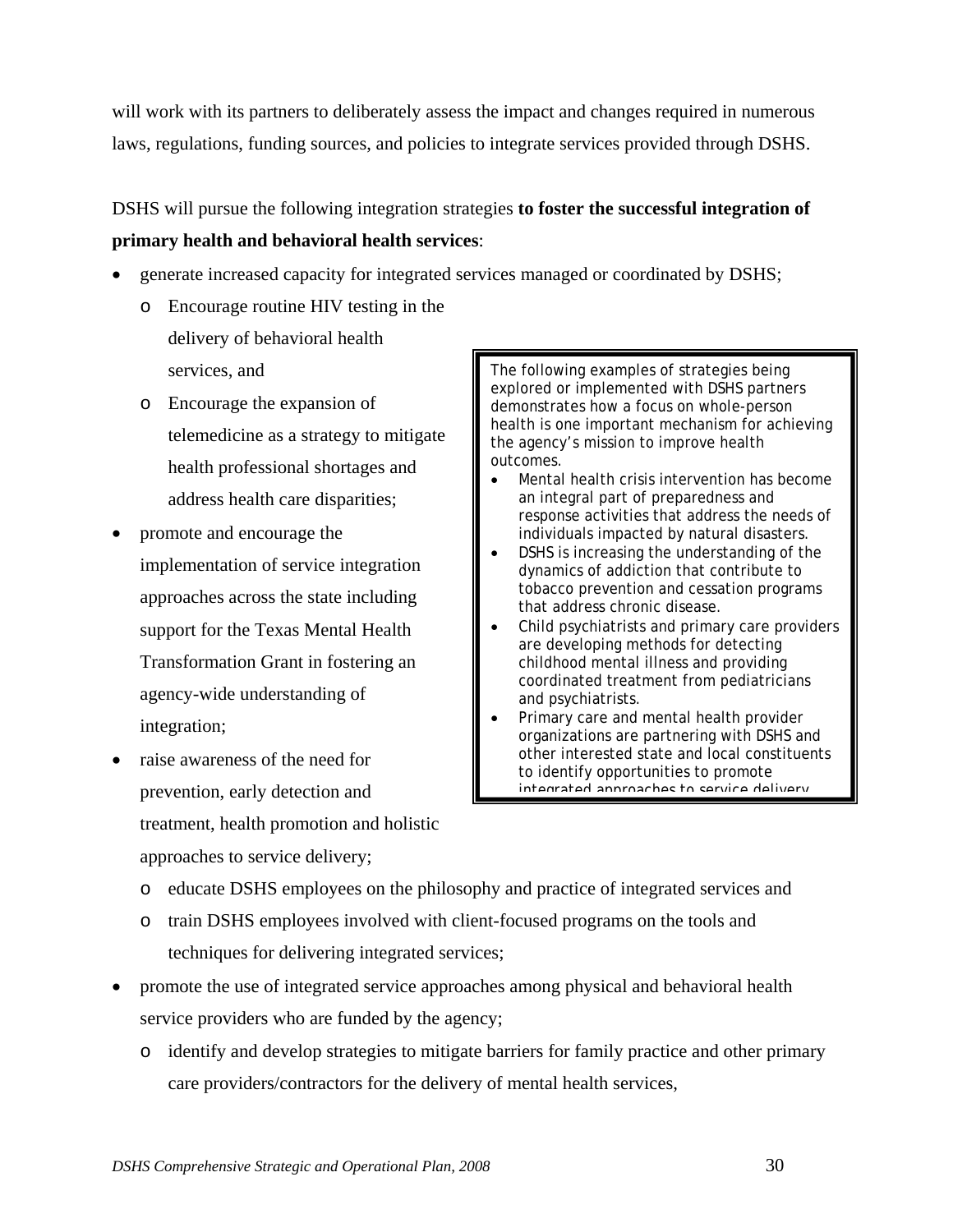- o recommend strategies for achieving integration outcomes through DSHS contracts with substance abuse, mental health, and public health providers, and
- o continue to foster public-private partnerships to institutionalize behavioral health assessment and screening in primary care settings.

DSHS will continue to work with HHSC, other health and human services agencies, and private partners to conduct business and improve quality of operations. DSHS will pursue several strategies that represent the agency leadership's commitment **to improve its internal and administrative operations** in all areas under its direct control and to work collaboratively among HHS Enterprise agencies on opportunities to improve consolidated operations.

One strategy DSHS will use to improve internal operations is to strengthen its readiness to ensure the operation of mission-critical functions in the case of an interruption of operations. In the coming biennium, DSHS will apply the work done on business impact analyses to finalize a real-time, interactive continuity of operations (COOP) plan. This tool will allow all managers and executives to utilize common templates to develop and maintain a robust agency COOP plan and a COOP plan for each of the agency's programs and operations. Additionally, each of the eight health service regions will complete a business impact analysis and develop their own COOP plans, ensuring DSHS can provide mission-critical services at the regional and local level. This is particularly critical because DSHS must respond to local public health needs in counties in Texas that don't have their own health department.

DSHS operates 11 state mental health facility campuses and two health facilities.

- $\bullet$  3,032 acres, 552 buildings, 4.9 million square feet
- Average age of buildings is 55.2 years old.
- Over 84 percent of total building area is dedicated to patients and • patient support.

Information technology needs for a and may provide better outcomes. large state agency include replacement of outdated and unreliable hardware and software that pose a significant security and confidentiality risk. Additionally, new technology improves efficiency

health facilities and regional offices. DSHS operates a fleet of vehicles to support service delivery and patient care. The majority of these vehicles are located around the state at state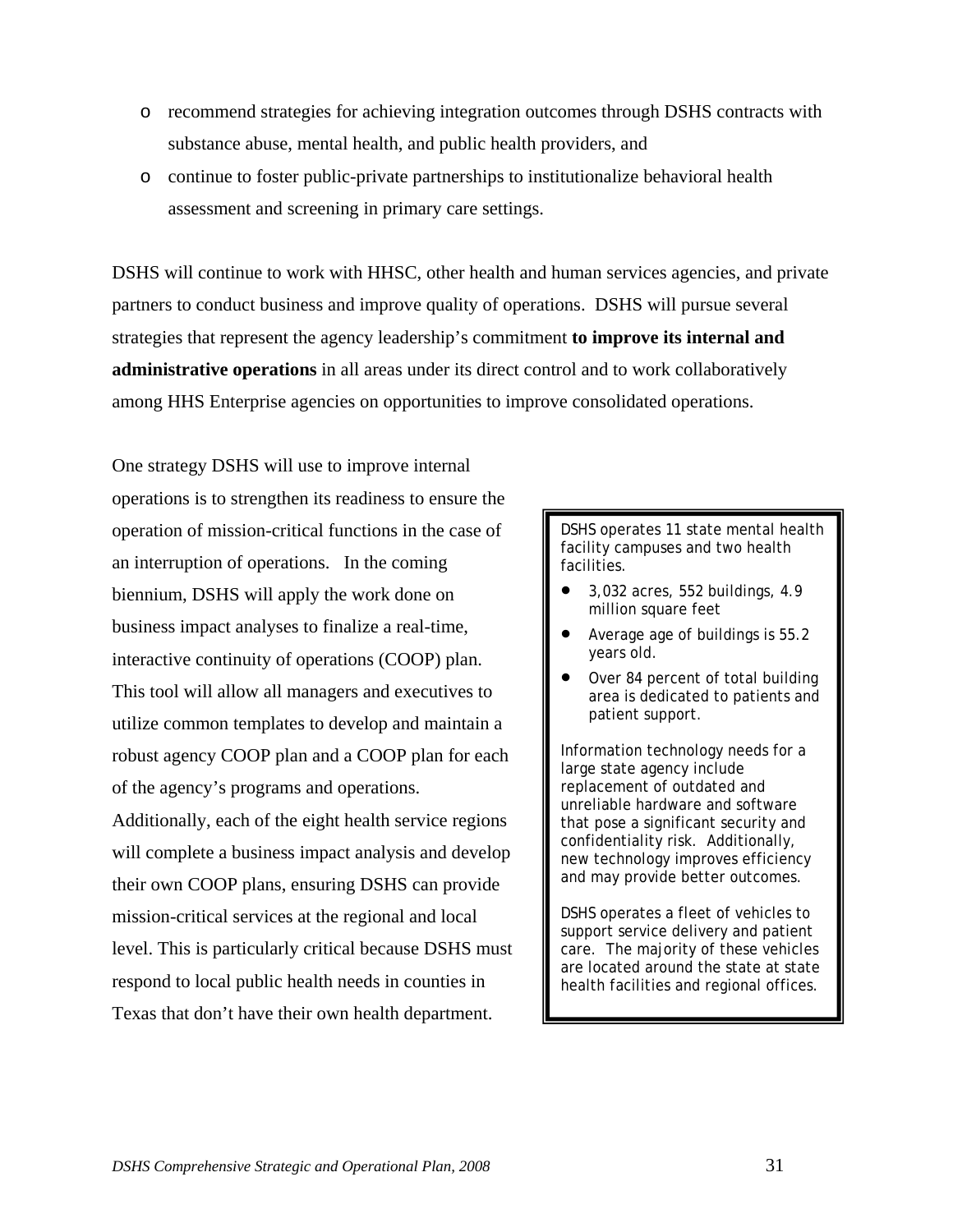Another strategy will be to work to address the deficiencies of an aging infrastructure to ensure the agency has adequate resources to perform mission-critical functions. This includes assessment of existing building, technology, and fleet resource needs.

DSHS has implemented several strategies to mitigate the health care workforce issues that affect its program operations. The same factors causing health care workforce shortages across the United States—including retirement of current workers, and competition from other professional fields for new recruits – are also present in Texas. The state has unique needs and particular circumstances that contribute to shortages in specific health, behavioral health, and public health professions. These circumstances include the geographic, cultural and ethnic diversity of Texas and changing demographics. An example of a DSHS strategy to address its workforce issues is the development of new and expanded partnerships with Texas academic institutions and professional organizations to build the base of subject matter expertise and to strengthen coordinated approaches to training and professional development, recruitment, and retention.

Finally, DSHS will continue to pursue strategies to enhance the information technology systems that support program operations and delivery of services. For the more than 400 programs in health service regions across the state, in the 11 state hospitals, and in the public health laboratory, outdated and insufficient computer and communication technology pose challenges to day to day operations and threatens effective response in disasters and health emergencies. DSHS will strategize to improve its aging and disconnected systems and software through consolidated health care data collection and integrated information management crucial to maintaining the viability and usability of patient records, client case files, regulatory rules, pharmacy inventory, vital records, and disease registries.

Additional priority areas for improvement include network interoperability among DSHS offices statewide for reliable and secure transfer of data and communications, capacity for electronic query of birth certificates to support the Department of Public Safety's issuance of secure drivers licenses or identification cards for citizens in compliance with the US Department of Homeland Security "Real ID" mandates, hospital automated medication dispensing systems, and network upgrades necessary to support participation in the Department of Information Resources Data Center Services transformation.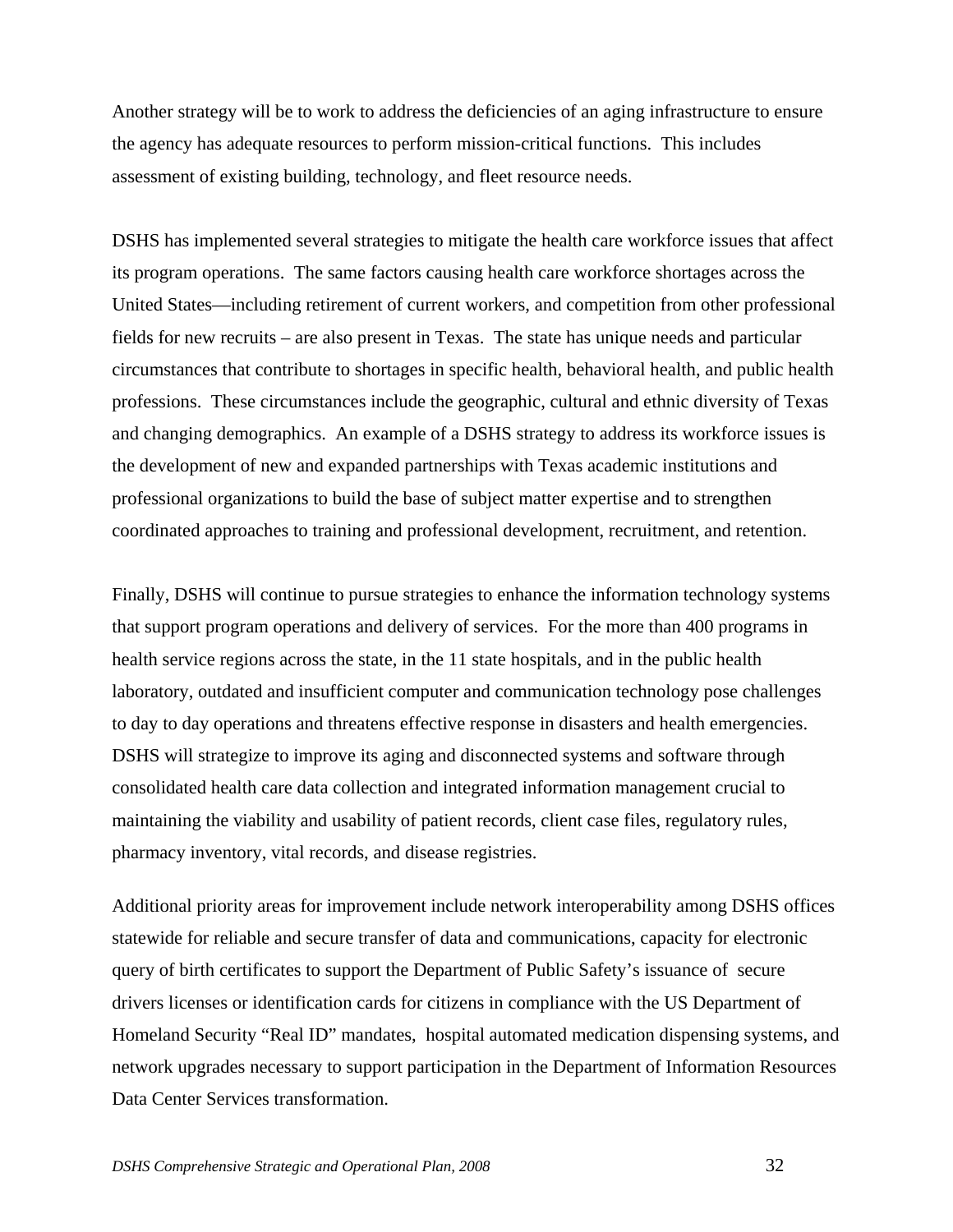#### **CONCLUSION**

<span id="page-37-0"></span>The Department of State Health Services (DSHS) is the state's health agency, responsible for oversight and implementation of public health and behavioral health (mental health and substance abuse) services in Texas. In 2008, with an annual budget of approximately \$2.7 billion and a workforce of nearly 12,000, DSHS is the fourth largest of Texas' 178 state agencies.

In the ten years since the HB2085 charge to the Texas Department of Health (TDH), there have been major changes in the operating environment, governance, scope, and structure of the state health agency. Not only has the scope of program operations broadened (i.e., adding mental health and substance abuse services to the public health services of TDH) and new programmatic priorities emerged (e.g., emergency preparedness for both manmade and natural disasters is a far more prominent function than a decade ago), but also numerous administrative functions were consolidated at the Health and Human Services Commission. Mandates, priorities and expectations of policy makers have reshaped the organization and services provided by it, and new mechanisms for oversight and coordination within and above DSHS are in place. These changes have created opportunities for DSHS to successfully proceed down the path set forth by both HB 2085 (in 1999) and HB 2292 (in 2003) to streamline, integrate, and improve service delivery and agency operations.

In the last two years, DSHS has implemented a strategic approach to managing agency operations that move the agency even farther down that path. The system includes periodic comprehensive scans of legislative requirements, service delivery imperatives, and opportunities for improvement; alignment around common priorities; increasing accountability, coordination, and clarity of decision-making; and promoting the principles of integration and improving organizational effectiveness. The flexibility built into this approach assures the agency's focus on providing high-quality services while making necessary adaptations to any changes in the operating environment.